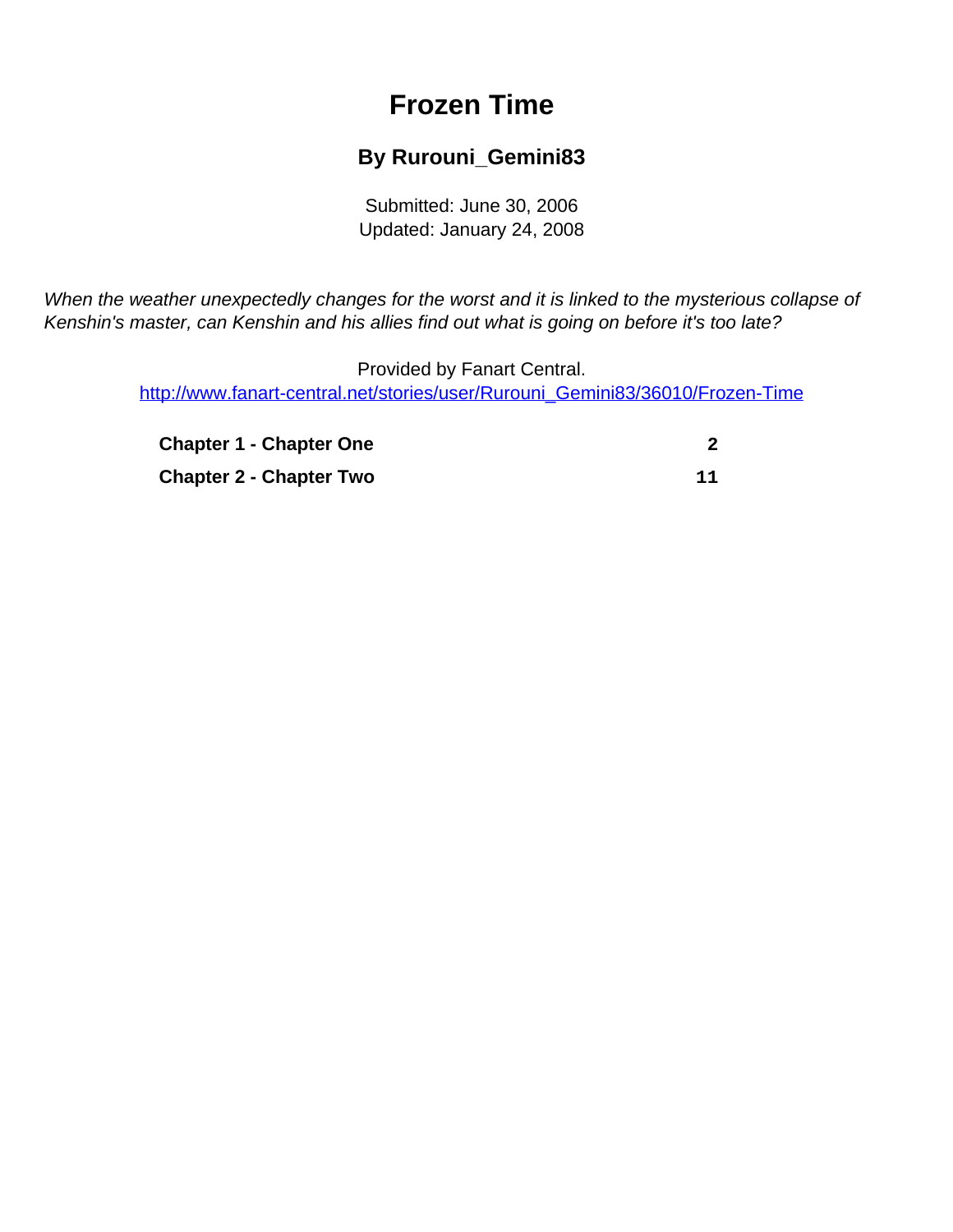### **1 - Chapter One**

<span id="page-1-0"></span>Frozen Time

``By now, other generations of time have already frozen over.'' Kikyo from Inu-Yasha: Affections Touching Across Time

#### Chapter One

``Kenshin, are you sure this is such a good idea? I mean, your master may not appreciate our being here with you to check on him.'' Kaoru said, as she and Yahiko trudged after the bright-haired form of the ex-hitokiri. Kenshin turned and nodded; giving them a grave look as he did so.

``Sessha knows, Kaoru-dono; but something is wrong. Sessha also knows Shishou isn't one for answering letters, but he does answer some from time to time....Not answering at all is a sign that something isn't right.'' Kenshin murmured, with worry very evident on his boyish features. Kaoru sighed and gave him a slight smile. Even though Kenshin had denounced the inheritance of the Hiten Mitserugi Ryu, he still regarded the white-mantled hermit as his master and father-figure. And every good son worries about his father, right?

``Don't worry, Kenshin! If anything, he probably already knows we're here, and he's heading this way to tell us to get off of his mountain. He's a tough guy, remember?'' Yahiko said, as they continued on down the path; his eager brown eyes showing that he wanted to talk to the swordmaster again. Kenshin managed a wan smile.

``True.''Kenshin replied, but didn't sound at all convinced. Even from where they had been standing, he'd been reaching out; trying to pick up on his master's ken-ki.

``It's usually strong enough that sessha can feel it from a great distance away.....And yet, now, even this close to his home, sessha can barely sense it.....What has happened, Shishou?'' Kenshin wondered, as he led the remainder of the way to the hut in silence.

..................................................................................................................................................................

They got to the glen where the potter's kiln and Hiko's hut stood just as the sun was beginning its' descent into the west. At first, Kenshin, Kaoru, and Yahiko could see nothing amiss; no signs of struggle of foul play. Just undisturbed snow as far as the eye could.....Kaoru jumped when Kenshin suddenly bolted off, his eyes showing a faint trace of dread and fear as he did so.

``Kenshin! Wait!'' Kaoru shouted, as she took off after him. Yahiko wasn't too far behind her. They arrived at the bank of a small mountain stream just moments after Kenshin, and gasped when they saw the sight that he had come upon. There lay Hiko, lying almost as still as death on the ground. He had several inches of freshly-fallen snow on top of him, and he appeared soaked to the bone.

``Shishou! Shishou!'' Kenshin called, desperately, as he turned the man onto his back and checked for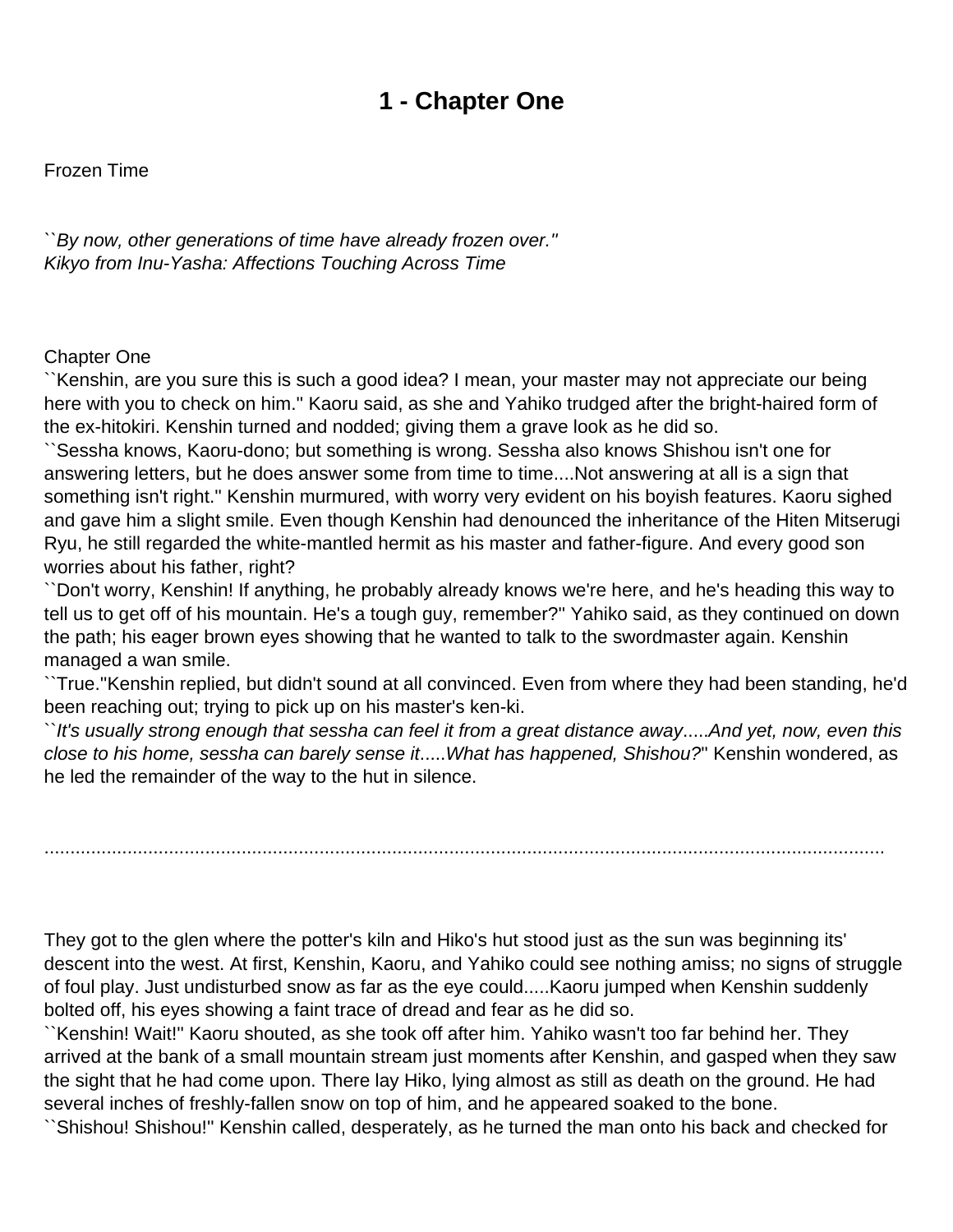any signs of life. He got no response.

``Kenshin.....is he....?'' Kaoru asked, afraid of what the answer would be.

``No....not yet......but he's so cold, Kaoru-dono....'' Kenshin whispered, as Kaoru carefully approached, and placed a hand on the older man's face. His skin was cold to the touch, and had a slight bluish tinge to it.

``Let's try and get him back to his hut. From there, we'll decide what to do next, okay?'' Kaoru suggested. Kenshin nodded.

``Hai......'' Kenshin agreed, then silently added, ``Please hang on, Shishou!''

..................................................................................................................................................................

After an intense struggle to get the taller man into the hut, Kaoru and Kenshin both went about searching for dry clothing and anything that resembled medicine. Yahiko, in the meantime, had been sent back to town to get some help from Aoshi and some of the other Oniwabanshu to carry Hiko to the Aoiya, and to get a doctor there.

``Even his mantle is soaked......How long was he in that snowdrift, anyway?'' Kaoru murmured, when she'd returned to Hiko's side after an unsuccessful search for some medicine.

``There's no way of knowing, Kaoru-dono. All that matters is getting his temperature back up.'' Kenshin said, as he handed a kettle and jug of sake to her.

``I know. But I wonder why he collapsed? He seemed healthy enough the last time we saw him.....'' Kaoru mused, as she poured some of the sake into the kettle, then started a small fire in the hearth so it could warm.

``Sessha is wondering the same thing.'' Kenshin murmured, looking up when he noticed a very slight movement outside, and saw that it was snowing.

``It's snowing again......'' Kaoru said, softly. Kenshin nodded, thoughtfully, as he watched the flakes slowly drift down.

``So unusual, for this time of the year....'' Kenshin again murmured, then added, with a slight smile,''The sake is going to have a strange taste to it this year.''

``Why do you say that?'' Kaoru asked, as she glanced up at the ex-rurouni with confusion in her blue-grey eyes.

``There was a saying that Shishou always seemed to bring up, whenever he was in a thoughtful mood.....that the sakura in the spring, the stars in summer, the full moon in autumn and the snow in the winter were enough to make sake taste good. Sessha has no doubt that this out-of-season snow is going to add a rather unique flavor to the sake made this year.'' Kenshin said, getting a soft laugh from Kaoru as a response.

``Count on him to be poetic about sake, ne?'' Kaoru asked. Kenshin chuckled softly and nodded in agreement.

``Indeed. But right now sessha is wondering if he'll even live to taste it, considering how long he may have been out there before we found him.'' Kenshin stated, as worry again clouded his purple-hued eyes. He knew, as well as Kaoru did, how deadly it would be if Hiko developed pneumonia as a result of the prolonged exposure to the elements, or if hypothermia set in first.

``He'll survive. It wouldn't be like him to just give up without a fight.'' Kaoru said, with certainty, as she poured some of the warmed sake into a cup, propped the swordmaster's head up onto her lap, and put the cup to his lips. To her relief (as well as Kenshin's) the downed man reacted to the sake in his mouth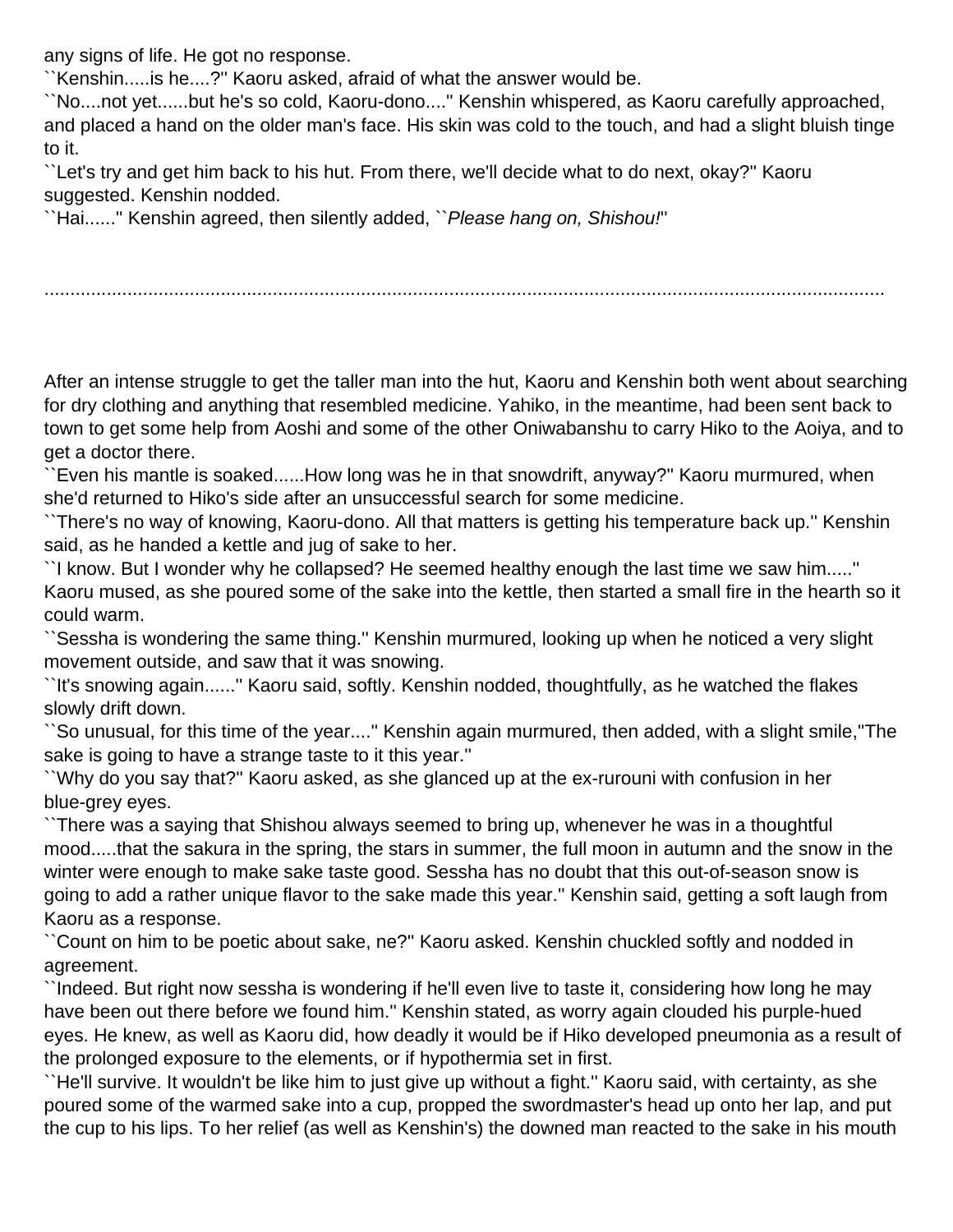by swallowing; his eyebrows furrowing slightly when the taste of the warmed drink hit his tongue. But he didn't show any signs of waking.

``He's going to live.....I just know it.'' Kaoru whispered, as she continued pouring small amounts of the sake into Hiko's mouth; hoping that the warmth of the drink would spread through him and bring his temperature back up.

..................................................................................................................................................................

A little while later, Kenshin and Kaoru found themselves trudging back to Kyoto, dragging the unconscious swordmaster between them as they did so. Hiko had not awakened, and, despite their efforts, his temperature had not risen in the slightest. If anything, he felt a little bit colder than before. ``Well, now. If this isn't something unusual?'' a calm male voice asked, in a bored tone, as its' tall owner

appeared on the path in front of them.

``Saito.....'' Kenshin muttered, his eyes narrowing as he said that. The ex-Shinsengumi was really the last person he wanted to see at this point.

``Saito-san, do you think you could help us? Hiko-san is really too heavy for us to carry, and, at this rate, he'll freeze before we can get him to the Aoiya.'' Kaoru said, appealing to the cop for help. Kenshin gave her a look of alarm, while Saito merely arched an eyebrow.

``What happened?'' Saito asked; sounding mildly curious, compared to before.

``We're really not sure. Yahiko and I came with Kenshin because he was concerned that Hiko-san had not answered any letters sent to him. When we got there, we found him collapsed in the snow.'' Kaoru replied, as Saito slowly approached; ignoring the very slight growl that came from Kenshin in response to that move.

``I see.....'' Saito muttered, his amber eyes taking on a strange look as he felt for a pulse in the downed man.

``There's more to this than what they are able or willing to tell me.'' Saito mused, his eyes narrowing when he sensed the life ebbing from the mantled swordsman.

``Will you help, Saito?'' Kenshin asked, tensely.

``For now, yes.'' Saito replied, surprising both Kenshin and Kaoru by lightly pushing them aside, and lifting Hiko onto his own shoulders.

``To the Aoiya?'' Kaoru questioned.

``Probably. But the answer to this may lie in Edo.'' Saito murmured, then added, when Kaoru gave him a confused look, ``Tokyo.''

``Why there?'' Kenshin again asked, suspicious, and yet, grudgingly trusting in Saito's judgement.

``We'll all soon see, Battousai.'' Saito answered, as he began to move towards the city, forcing the kendo instructor and former hitokiri to jog along behind him in order to keep up.

..................................................................................................................................................................

Sanosuke grumbled uneasily as he stood watch outside of the Aoiya. Beside him, Misao also waited; blue eyes anxiously peering into the growing darkness for the duo that had not returned yet.

``I hope they're okay, and that Hiko-san is all right.'' Misao murmured, as she wrapped her cape tightly around her and stood closer to Sanosuke for added warmth.

``Same here. I can't help but feel that somethin' bac has happened.'' Sanosuke mumbled, as the snow again started to fall.

``You might not be far from the truth, Tori-atama.'' a familiar voice said, as the owner appeared from the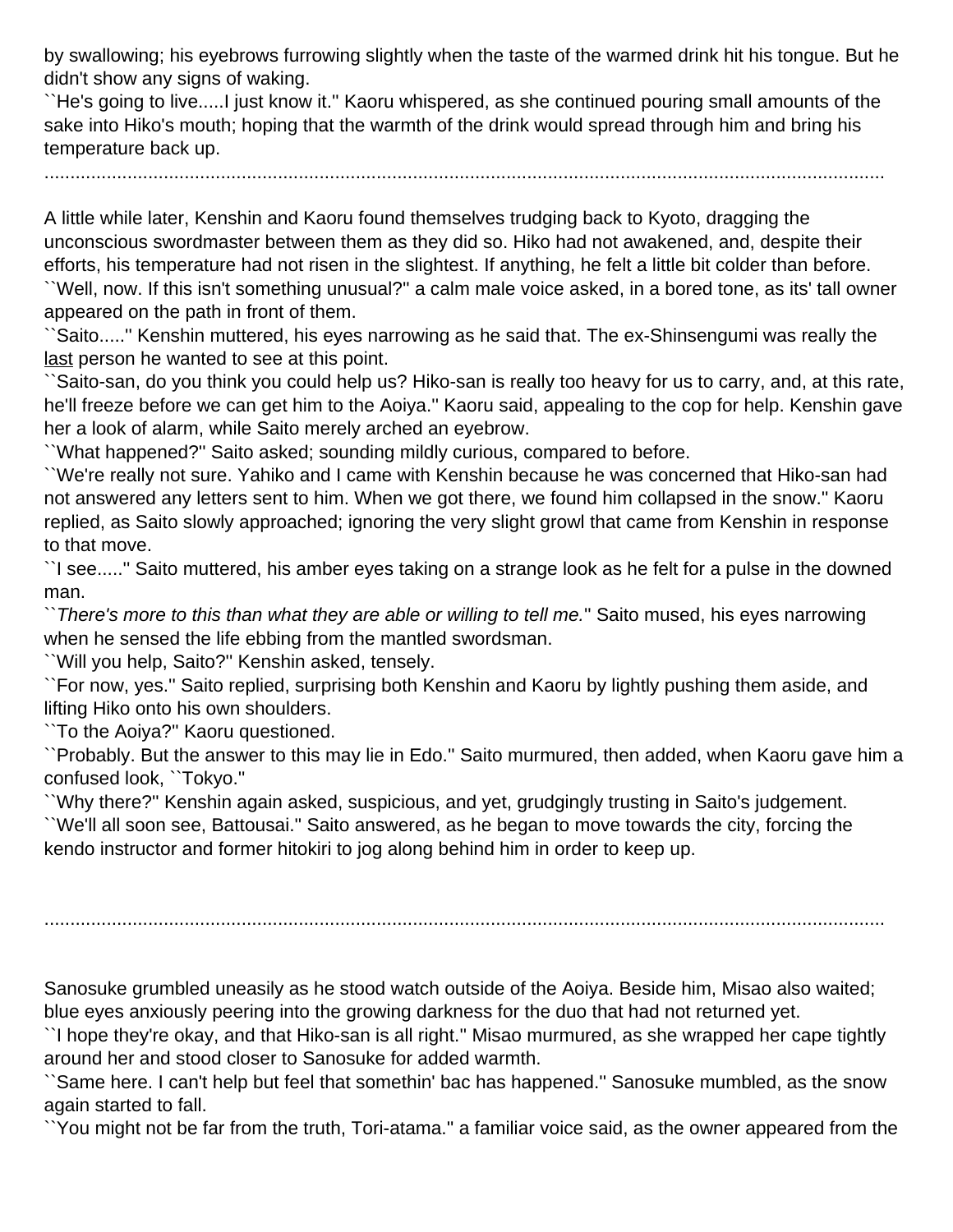gloom.

``Saito!'' Sanosuke shouted, ready to beat the cop to a bloody pulp, but stopping dead in his tracks when he saw that the cop now half-carried an unconscious Hiko Seijuro towards them. Without another thought, Sanosuke rushed over and got on Hiko's other side; effectively shouldering the weight between him and Saito.

``What in the world happened?! How did he get like this?'' Misao asked, as she felt the swordmaster's brow for a fever, and gaped at him in horror when she felt how cold he was.

``We just found him like this, Misao-dono.'' Kenshin said, wearily, as he and Kaoru joined Saito and Sanosuke.

``Damn....the let's hurry and get `im inside!'' Sanosuke said, for once ignoring Saito when he uttered a sarcastic response to that.

``The place we should be going is Tokyo. Saito-san said we might find some answers there.'' Kaoru stated, as they entered the inn, anyway.

``Then wait here while sessha goes and gets some tickets for the next train bound for Tokyo.'' Kenshin said, as he grabbed a dry coat from one of the pegs on the wall (not really caring at this point in time that it was a little too big for him) and took off into the night.

``Well, I guess this really does make this his master, then.'' Saito muttered, thoughtfully, as he helped the group get the tall swordsman situated for the time being in one of the ground-level rooms; knowing that it wouldn't take the rurouni long to get the tickets.

``Yeah.'' Sanosuke murmured, too disturbed to realize that he'd actually agreed with Saito, for once.

..................................................................................................................................................................

It was very early the next morning when the group (which now consisted of Kenshin, Kaoru, Yahiko, Sanosuke, Misao, an unconscious Hiko, and Saito) trudged into the confines of the Kamiya Kasshin Ryu dojo.

``He'll have to use my father's room while he's here, since it's the largest and farthest from the training hall.'' Kaoru stated, wide-awake in the face of these disturbing events.

``That's all well and good, Kamiya, but that is assuming the man lives.'' Saito grumbled, wincing slightly under the deadweight of the senseless man, and his mantle (Sanosuke had gone to get Megumi and Doctor Gensai, thus leaving the carrying job to Saito alone once again).

``True. But we can't give up on him.....Not yet.'' Misao added, speaking softly as they moved down the hallway. They made it into the room just as Yahiko was turning down the covers on the futon, and Kenshin appeared with some extra blankets. After a bit of a struggle to get the taller man settled, they finally were able to get him between the warm blankets.

``That was harder than it looked!'' Misao muttered, tiredly, voicing the sentiments of the group, exactly. ``The understatement of the hour, Itachi Musume.'' Saito grumbled, with less than his usual icy calm, as he stood up and stretched; popping his joints back into place as he did so. Misao growled and gave him the finger, but, before she could give him a taste of her kunai, another male voice interrupted her.

``That was shameful, Misao.'' Aoshi's voice said, as the owner of it appeared; seeming to melt from the shadows.

``How long have you been here, Aoshi?'' Kenshin asked, a bit surprised by this turn of events.

``Long enough to know that time isn't on Seijuro's side.'' Aoshi replied, simply.

``What have you found out, Shinomori?'' Saito questioned, getting curious looks from Misao, Kaoru, Yahiko, and even Kenshin, but ignoring them all.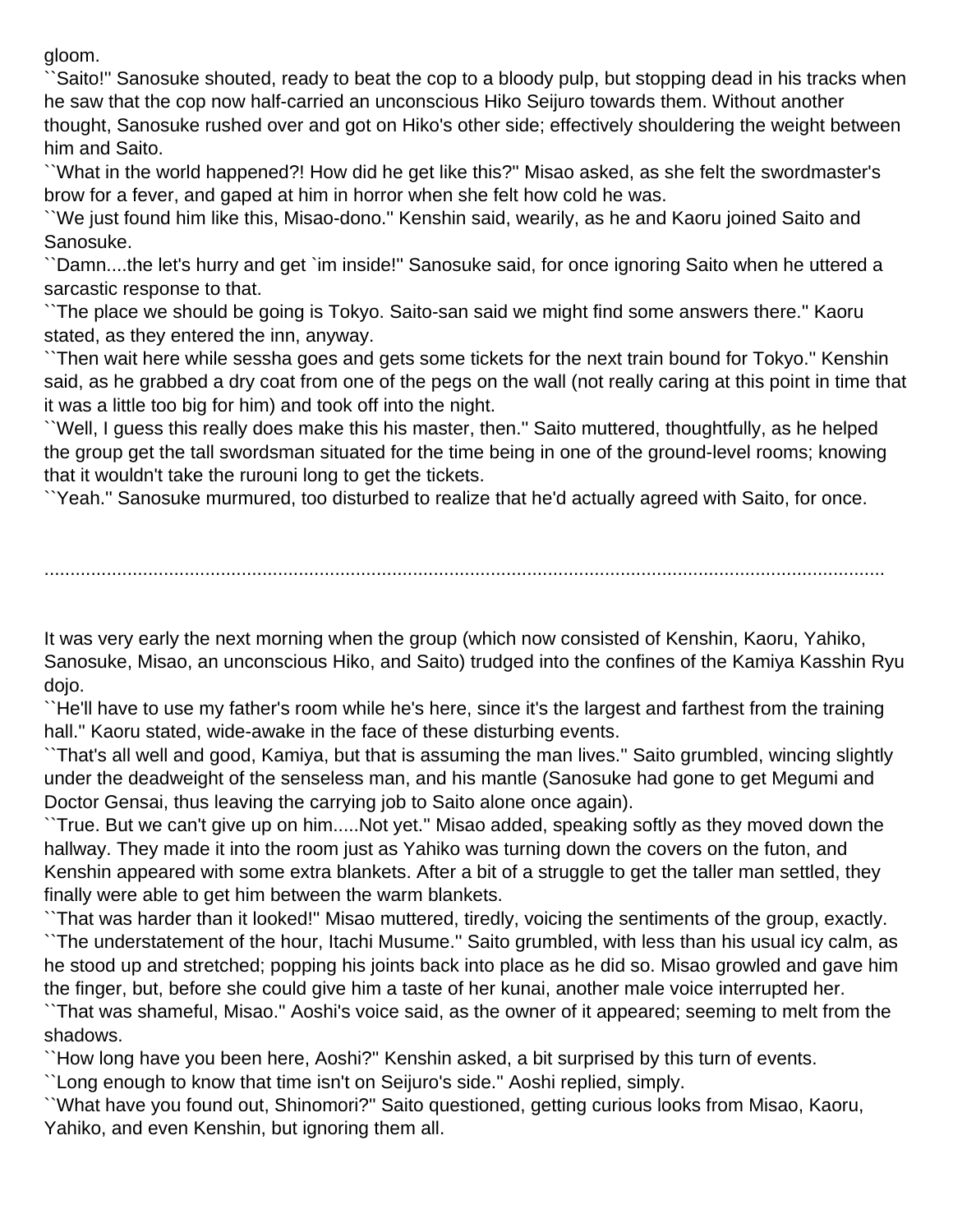``Judging from what you told me to look for, the only shrine in the area that has reported unusual activity is the Higurashi Shrine. Apparently some strange lights and sounds have been occurring within the shrine keep.'' Aoshi informed, coolly, yet casting a concerned glance at the strangely still swordsman on the futon.

``Any particular part or building within the shrine keep, Shinomori?'' Saito again asked; his amber eyes glinting when he sensed a potential clue.

``A small well-house, and a tree on the grounds near the top torii. Those are the only ones I noticed.'' Aoshi replied. Saito nodded silently; satisfied with the onmitsu's report.

``What does this have anything to do with? You don't mean to say that the lights and sounds are connected to Hiko-san, do you?'' Kaoru asked, voicing her skepticism on the matter.

``They could be.'' Saito murmured, looking aside when a slight movement caught his attention.

``Hey! Hiko-san's waking up!'' Misao chirped, as Kenshin and the rest noticed the swordmaster rousing up as well. At first, only the sound of slightly quickened breathing could be heard, and then his eyebrows furrowed and his dark eyes opened.

``W-what.....? Where....?'' Hiko asked, weakly; his voice a far cry from having the strength it once had. ``Rest easy, Hiko-san. You're in Tokyo, in the Kamiya Kasshin Ryu dodjo.'' Kaoru said, looking relieved, yet still a little concerned since Hiko still looked far too pale for her liking.

``Tokyo? What am I doing here?'' Hiko again asked, confused and a bit alarmed by this bit of information.

``It will take a while to explain, Shishou, but it started when Kaoru-dono, Yahiko, and sessha found you collapsed in the snow.'' Kenshin explained, quietly. Hiko sighed.

``The don't bother explaining.'' Hiko snapped, tiredly, as he allowed himself to relax; reclining on some pillows that Kaoru and Misao had thoughtfully piled behind him when he'd struggled into a sitting position.

``Hiko-san, do you know why you collapsed earlier?'' Kaoru asked.

``Yes. But it is something I can handle on my own. No need to worry.'' Hiko replied, as he made a move to get up. He didn't get very far.

``Shishou!!'' Kenshin yelped, as the light seemed to fade from his master's eyes, and the taller man started to lapse into unconsciousness again; falling forward into Kenshin.

``Hiko-san!'' Kaoru and Misao shouted, just as Megumi and Doctor Gensai arrived and rushed to his side.

``Kenshin....'' Hiko gasped, getting his apprentice's attention instantly.

``Shishou?'' Kenshin responded, very afraid that his master was dying in his arms.

``The Go-shinboku.....the seal is giving way....freezing time....'' Hiko whispered, shivering as he said that. ``Freezing time? Shishou, sessha doesn't understand....'' Kenshin said, as several pairs of concerned eyes gazed at the two.

``The Bone-eater's Well....only way to get to the era.....Please hurry....'' Hiko muttered, before his eyes closed again, and he went limp in Kenshin's arms.

``Shishou!'' Kenshin shouted, as Megumi hurriedly pressed her fingers to Hiko's neck. A look of genuine alarm flitted across her features before she looked up at the group gathered closely around, and at Kenshin's horror-stricken face.

``He's still alive....but....'' Megumi trailed off, hardly believing what she was seeing.

``He's colder than death, right?'' Saito finished for her. Megumi could only manage a numb nod as she brushed her fingertips across Hiko's skin; actually scraping frost from it as she did so.

``And he'll only keep getting colder unless we find the cause.'' Saito said, gravely; for the first time allowing a minute trace of concern to emerge on his lupine features.

``Shishou had said something about a well before losing consciousness. That it is the only way `to the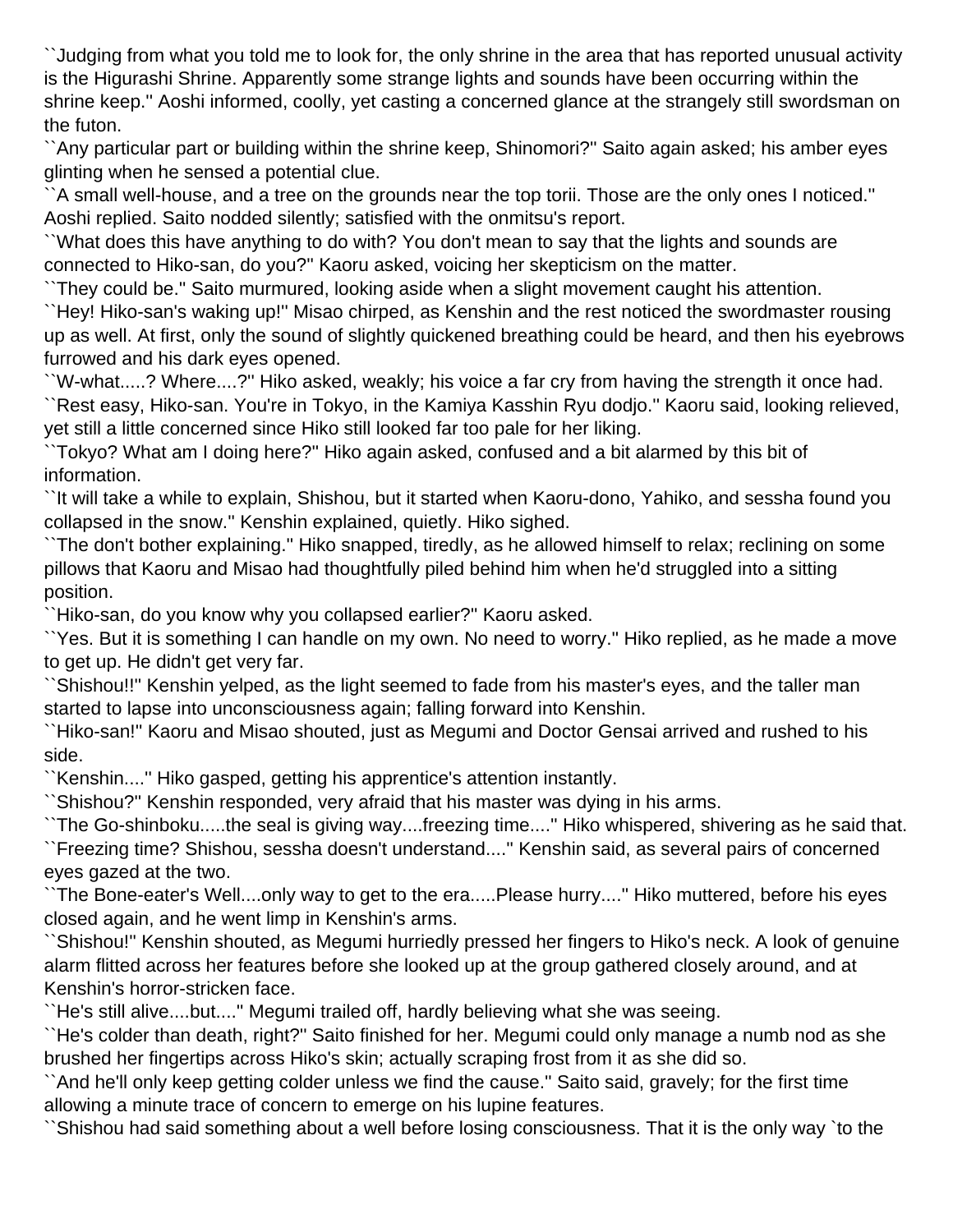era'......Sessha only wishes he knew what he'd meant by that.'' Kenshin murmured, as he laid his master back down on the futon, stood back, and allowed the two doctors to get a good look at the ailing man. ``We may find out, if we find the well he was talking about. Did he give the well a specific name, Himura?'' Aoshi asked. Kenshin nodded.

``The `Bone-eater's Well'.'' Kenshin answered.

``And there seems to be a well goin' by that name on the Higurashi Shrine grounds.'' Sanosuke added, surprising Aoshi and Saito somewhat with that bit of news.

``Then that would make sense. Maybe that glowing well Aoshi-san had mentioned leads back to another time.'' Kaoru suggested.

``It sounds like both the Tanuki and Tori-atama may be on to something.'' Saito mumbled, smirking somewhat when Sanosuke and Kaoru both gave him their `Bite me' looks in response to being called by their hated nicknames.

``If that is the case, then what time does the well go to? How far back does it go, and how will you get back to this time if you do make it through?'' Misao asked, pointing out some possible problems.

``Again, those are some things we're going to have to find out for ourselves. But, as a precaution, we should each take something that ties us strongly to this time, so we don't end up in the future, or back in the Bakumatsu." Aoshi stated, as Kenshin shuddered at the thought of that possibility.

``The Battousai already has what he needs; that being his sakabatou shinuchi. Since it was and still is a sacred sword, its' power alone should be enough to get him back here." Saito said, then added, "I also have something that ties me to this pathetic era, as well.''

``Oh? And what is that, pray tell?'' Megumi asked, skeptically contributing something to the conversation at hand, since there was nothing else she or Doctor Gensai could do for Hiko at that moment.

``A gift from my wife.'' Saito said, simply.

``He has a wife? You've gotta be kiddin' me.'' Sanosuke muttered.

``We'll explain that later, Sano.'' Misao said, as Kenshin nodded in agreement. Then all the attention turned to Aoshi and Sanosuke.

``Do you still need something, Aoshi-sama?'' Misao asked. Aoshi only nodded. With that motion made, Misao wasted no time undoing the ribbon from the end of her braid and tying it carefully onto Aoshi's coat.

``That should do it! That ribbon is brand new, so it should get you back here okay.'' Misao said, brightly, as Aoshi gave her what could only be his version of an abashed look. With a slight growl, Megumi walked over to Sanosuke and tied something to his wrist.

``What's this, Megumi?'' Sanosuke questioned, bewildered when he saw what appeared to be a dark blue ribbon tied there.

``Just something to get you back to this era, that's all....Though I am more than a bit skeptical about all this.'' Megumi mumbled, as she stood back and looked at the four men.

``Any sane person would be, if the situation were a normal one.....But, unfortunately, it isn't. This out–of-season snow and the strange collapse of this swordmaster.....And now the odd occurrences on the shrine grounds......None of these are by any means normal.'' Aoshi reasoned.

``Very true....And I want you all to be careful.'' Kaoru said, thoughtfully, as she stood and walked over to them, embracing Kenshin when she was close enough.

``Please be careful. Come back safely.'' Kaoru urged, softly.

``Don't worry, Kaoru-dono. Sessha will return, that is a promise.'' Kenshin assured, as he gently broke the embrace. Kaoru smiled in a way that said `See that you do', then glanced at the other three men. Even though she didn't really trust Saito, she wished no ill will upon him, and genuinely hoped that he would also come back safely.

``We'll be back, Jou-chan. And we'll have that arrogant ahou back on his feet in no time.'' Sanosuke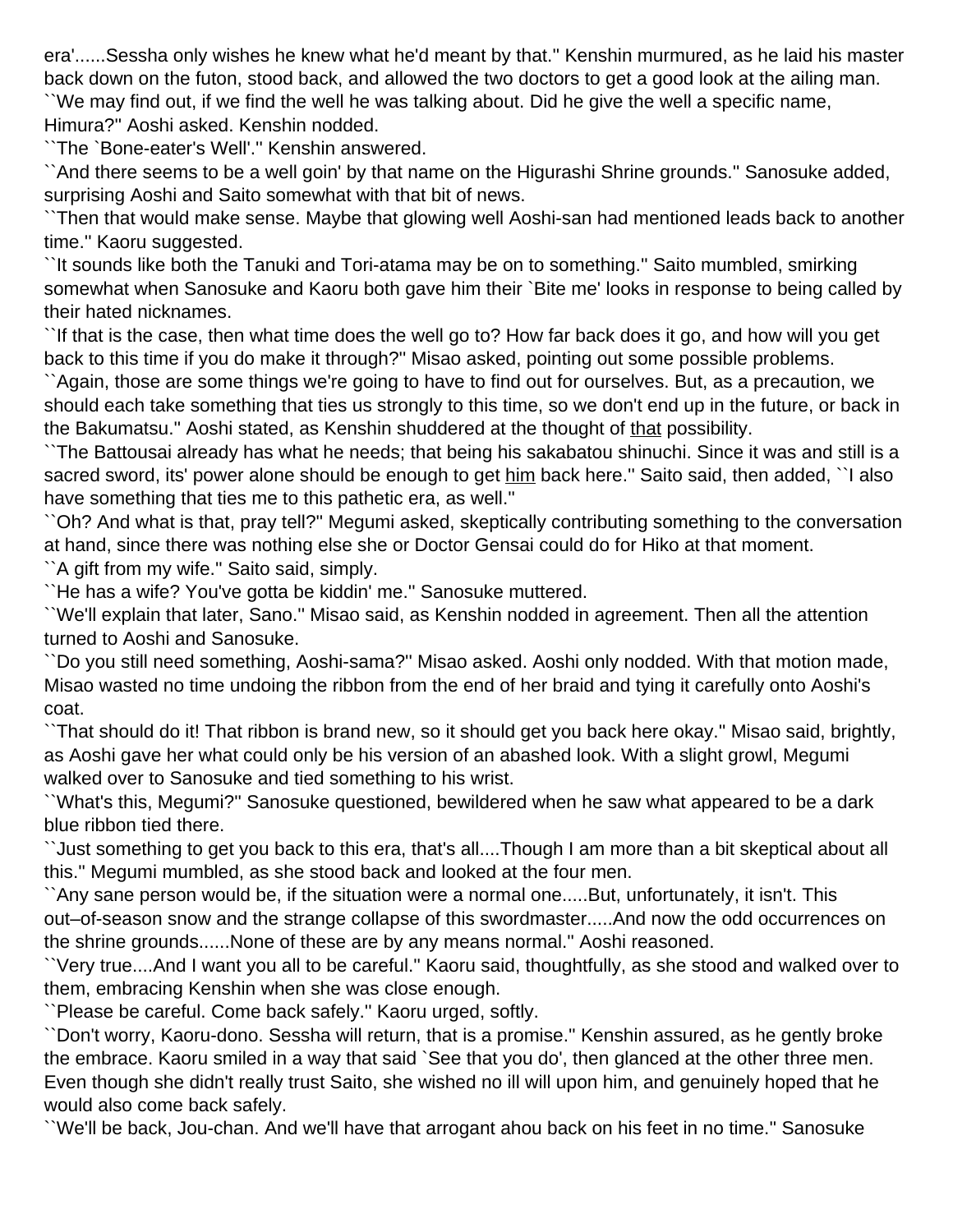said, with a confidence he may or may not have felt at that time.

``Let's get going, then. By the looks of things, Seijuro may not have that much time left.'' Aoshi murmured, as he led the way out of the dojo. Silently, Kenshin, Saito, and Sanosuke followed.

``Kenshin!'' Yahiko called, breaking his silence for the first time since they had gotten Hiko to the dojo. ``What is it, Yahiko?'' Kenshin replied, even though he didn't turn around.

``Let me come with you! I'm sure I can get Tsubame-chan to give me something that'll tie me to this era!'' Yahiko cried, stubbornly. At this, Kenshin turned and looked at Yahiko.

``No, Yahiko. Sessha can't let you come with us. It might be too dangerous in that time for you.'' Kenshin said, seriously.

``Why? Don't you trust in my abilities?!'' Yahiko asked, furiously. Kenshin shook his head, in exasperation. How in the world had Hiko put up with this sort of thing?!

``Yahiko, sessha is counting on having you strength here to defend the dojo in case something happens. While it is true that Kaoru-dono and Misao-dono can take care of themselves, they'll need all the help they can get if the dojo is attacked while sessha is away.'' Kenshin explained, as patiently as he could. ``And besides, brat, we won't have time to protect or rescue you every five minutes. So shut up and let us leave.'' Saito growled, irritably, as he took up the leadership of the small group and briskly walked away. Without another word, Kenshin followed; but not before giving Yahiko an apologetic glance as he did so. Moments later, the four men were swallowed by the darkness, and the falling snow muffled their footsteps into eerie silence.

``Kenshin.....'' Yahiko muttered, as he stared after them. He received no more responses.

All seemed normal around the shrine, as a young man in his early twenties patrolled the grounds. That is, as normal as it could get, considering the huge tree near the entrance of the shrine grounds and the old well house were glowing a brilliant shade of blue.

..................................................................................................................................................................

``Just what in the world is going on here? Why are the Go-Shinboku and the Bone-Eater's Well glowing like this? Could it be a sign that the Shikon no Tama is about to be found?" the man wondered, looking up when he heard footsteps coming his way.

``Halt! What brings you to this shrine at this time of the night?!'' the man asked, as he held a ceremonial spear towards the four men that had just gotten onto the grounds.

``Gomenasai for the intrusion, de gozaru.'' On said, politely, even though his voice had a strained note in it.

``We have reason to believe that that tree and a well on these grounds are linked to these odd happenings hereabouts.'' another man added; his strange, amber eyes catching the light of the few lit torches and making it seem as though he was only partially human.

``Is that so? Then why are you here at such an odd time? Couldn't you have come during the daylight hours?'' the man asked, suspiciously.

``We were told to come here by a dying man.....a man whose life now hangs in the balance because of all that has been happening here.'' a third man murmured, quietly.

``Why would he tell you to come here?'' the guard asked; now curious, despite himself.

``He'd mentioned a well......A `bone-eater's well'. Does that sound familiar to you?'' the first asked, in turn, with some hope in his voice. The guard reeled back in shock, then nodded.

``Hai. There is a well here going by that name. But why would a dying man be interested in an old, dry well?'' the guard questioned, completely baffled by what he'd heard so far.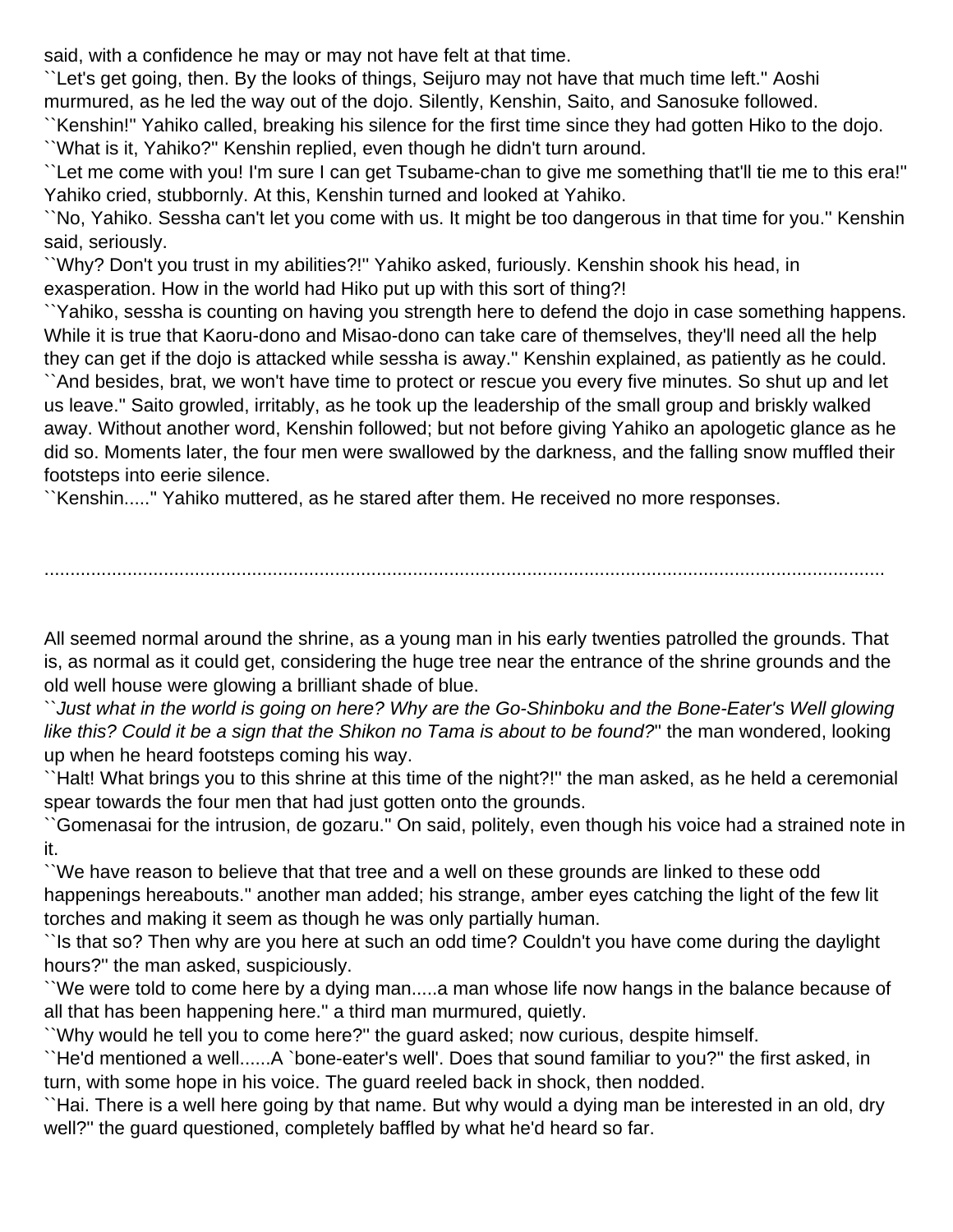``Because that man had said something about it getting us to a certain era. Which one, we have no idea.'' the third replied, matter-of-factly.

``I think I may.....'' the guard said, trailing off when the men gave him expectant looks.

``What time does the well go to?'' the fourth man asked, having been unusually silent until that moment. ``The Sengoku Era. At least.....that is what the old tales about this well say.'' the guard said, hesitantly. For a moment, the four men gave one another befuddled glances.

``Kenshin, are your master's ancestors in trouble or somethin'?'' the fourth man questioned, turning to the first for answers. `Kenshin' shook his head and shrugged.

``Sessha has no idea, Sano. The only way to really find out is to go down into the well and find out.'' Kenshin replied.

``And that is what we intend to do. Lead the way to the well.'' the amber-eyed man ordered, fingering his sheathed katana as he did so.

``R-right away. F-follow me, gentlemen....'' the guard stammered, before hurriedly leading them to the now-glowing well house.

..................................................................................................................................................................

Once inside, Kenshin, Sanosuke, Aoshi and Saito could see that something was happening inside the well itself.

``What the....?! There's moths coming from inside it!'' Sanosuke yelped, as he eyed the glowing insects warily.

``Indeed.....but they certainly aren't of the ordinary variety. These insects are demonic in nature.'' Saito muttered, as he and the guard started to descend the steps leading to the well.

``How can you tell.....aside from the obvious?'' Sanosuke asked. Saito smirked slightly in response to the disgust he heard in the ex-fighter-for-hire's voice.

``Let's just say that I have always been able to see what normal humans shouldn't.....Now, to open the well so we can get through......'' Saito said, as he slid his sword up under the well cover, and pried it open. The moment he did so, however, they were all blown back by a fierce, icy wind; and an overwhelming aura of evil washed over them.

``This is it! This is what's causing the snow to fall!'' Sanosuke shouted, then let out a startled cry when Kenshin dashed over to the well, leaped into it, and disappeared in a flash of blue light.

``Kenshin!!'' Sanosuke yelped, as he followed the rurouni down.

``And thus, I follow fools.'' Saito growled, when Aoshi had disappeared into the well after the first two.

..................................................................................................................................................................

In a quiet forest glen, a miko stood gazing morosely at a well that stood before her. She had, just moments before, pushed another, younger girl down into it; before the suddenly alive wood blocked the way forever.

``You must never be with Inu-Yasha again....Nor I. For I am one of the dead, and as such.....I, too, do not belong here.'' the miko said, sadly, before turning to walk away. Yet, before she could even take one step, she sensed a shift in power in the well, and turned just as blue light flashed within it once again. ``What the......?! How could she return? The well is blocked!'' the miko thought, as she went and hid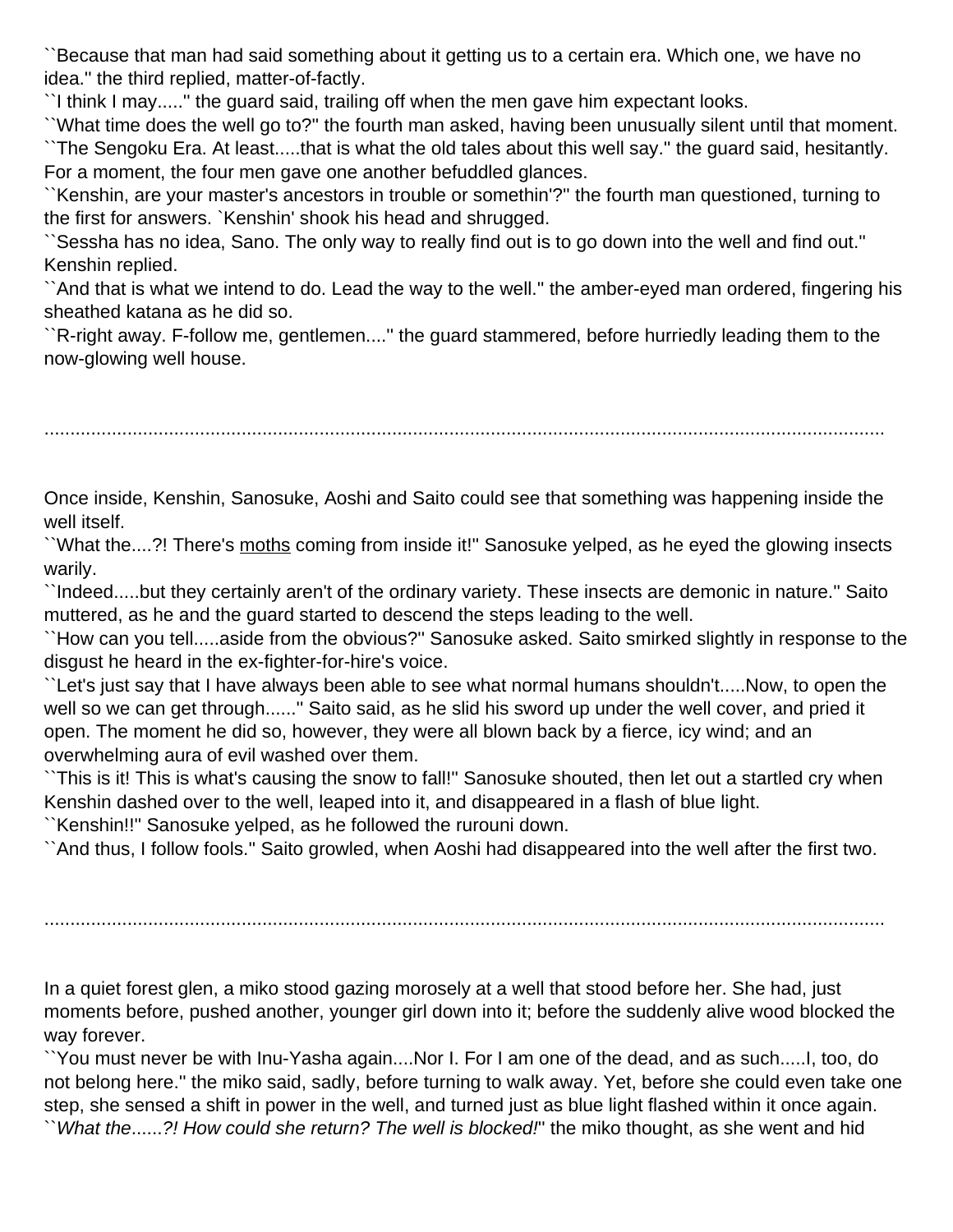behind some trees, then faced the well and waited for the schoolgirl to reemerge. Instead, to her shock and consternation, four men climbed out of the now overgrown well, instead!

``Well, this doesn't sound like the Bakumatsu, at any rate." One man stated, as he scanned the area with his ice-blue eyes, calmly taking every detail in.

``It certainly doesn't, but sessha can sense that this time is just as turbulent.'' another added, his fiery red hair shining in the evening sun (or what little of it could be seen through the thickening clouds); reminding the miko of a creature whose fur made up the raiment of one she'd cared so much for in life.

``Indeed. Now, if the one who had seen us come through the well will show herself, we can be on our way.'' a third man demanded, as he unsheathed his katana and pointed it in the miko's direction; his golden eyes showing impatience on his part. Silently impressed that he'd known she was there, the miko emerged from her hiding spot and walked over to the quartet. She could tell that at least three of the men were trained warriors, since their expressions changed slightly when she got closer.

``The wolfish one, the one in the strange white coat, and the one with the red hair know that I am not alive; but the fourth, though strong, does not." the miko mused, then asked, "Who are you? What brings you to these troubled times?''

``We're looking for the cause of some strange weather in our own time, Miko-sama.'' the man in the white coat replied, calmly.

``Then you have come to the right time....But do you have the means to stop it?'' the miko asked, again. ``Not exactly. In fact, we came to see what this time has to do with sessha's master.'' the fire-haired one stated.

``What is happening to him?'' the miko asked, out of curiosity.

``He's freezin' to death.'' the fourth man said, point blank. The miko's eyes widened slightly; how could that be possible?!

``That would only happen if he were in some way directly connected to this time....'' the miko said, trailing off when she saw the disbelieving looks appearing on the men's faces as well.

``Kenshin, how old is your master, really?'' the fourth man questioned, voicing the sentiments of the whole group, exactly.

``Sessha really has no idea, Sano.'' the redhead tiredly replied, then glanced at the miko again.

``Miko-dono, if sessha may, could he ask you something?'' Kenshin asked.

``Go ahead.'' the miko urged.

``Where might sessha find a man going by the name of Hiko Seijuro?'' Kenshin queried, getting an unusual look from his companions while he was at it.

``Last I had heard, there was a warlord going by that name living to the west of here. In fact, his lands border....the other....Go-Shinboku.....Oh no.....'' the miko muttered, finally realizing what these men had come for.

``Arigato, Miko-dono!'' Kenshin shouted, before he again rushed off; moving faster than a normal man towards the evil glow that could be seen in the west. As the other three moved to follow `Kenshin', the wolf-eyed turned, dipped a respectful bow to her, then murmured, ``I hope you find the peace that has been stolen from you, Miko-sama.''

And with that, Kikyo, the undead miko, watched them go with trepidation.

``Keep safe, you four. And may you return to your own time safely.'' Kikyo thought, as she again turned away from the well, and disappeared into the forest.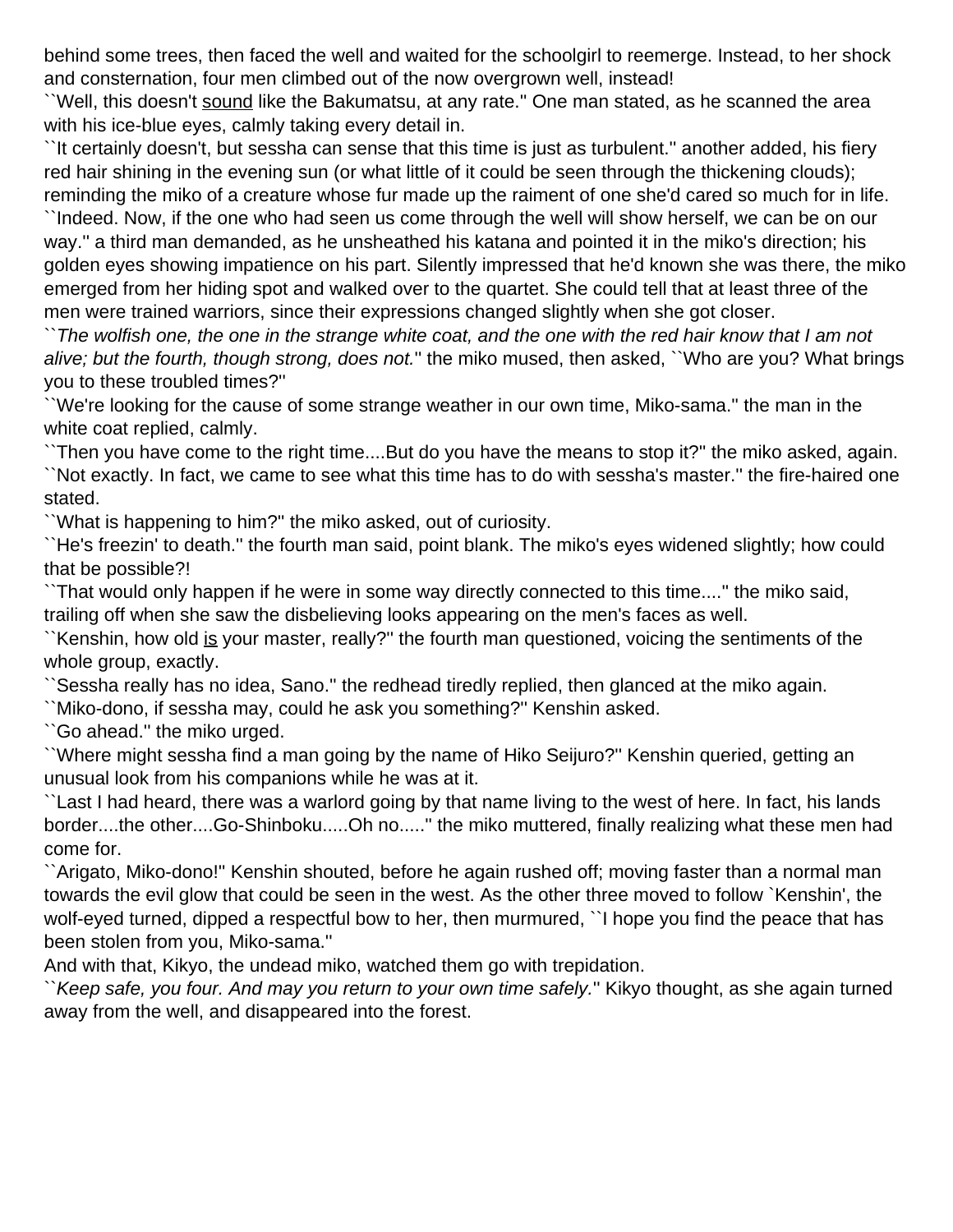## **2 - Chapter Two**

#### <span id="page-10-0"></span>Chapter Two

With an uneasy soul, the warlord looked out at the lands to the east of his domain. He could sense and see that something fell was going on.

"Milord, the scouts have returned." One man murmured, bringing the troubled warrior out of his musings for a moment.

"Send them in." the warlord responded. With a nod, the servant did as he was told and then ushered three somewhat winded men in.

"What do you have to report?" the warlord questioned, a bit worriedly.

"Milord, it is as you had feared. The youkai that had been sealed in the other Tree has been unleashed, and he's stealing the souls of the living and the dead!" One man blurted, fearfully.

"I was afraid of this…..Gather as many mikos and houshi that are living in this area as you can, and have them erect a barrier. Tell everyone within this domain to go to that one spot and remain there till I return." The warlord ordered, grimly; turning abruptly and leaving the audience chamber before he could be stopped.

"But Milord! Why must you go out and face it? Even though you are the strongest swordsman in the Western Province, you can't possibly face this youkai on your own!" the other messenger shouted, after the warlord's retreating figure.

"I can certainly try." The warlord murmured, as he then rushed from the castle; his white mantle whipping back behind him as he moved from a normal run, to incredible speed.

……………………….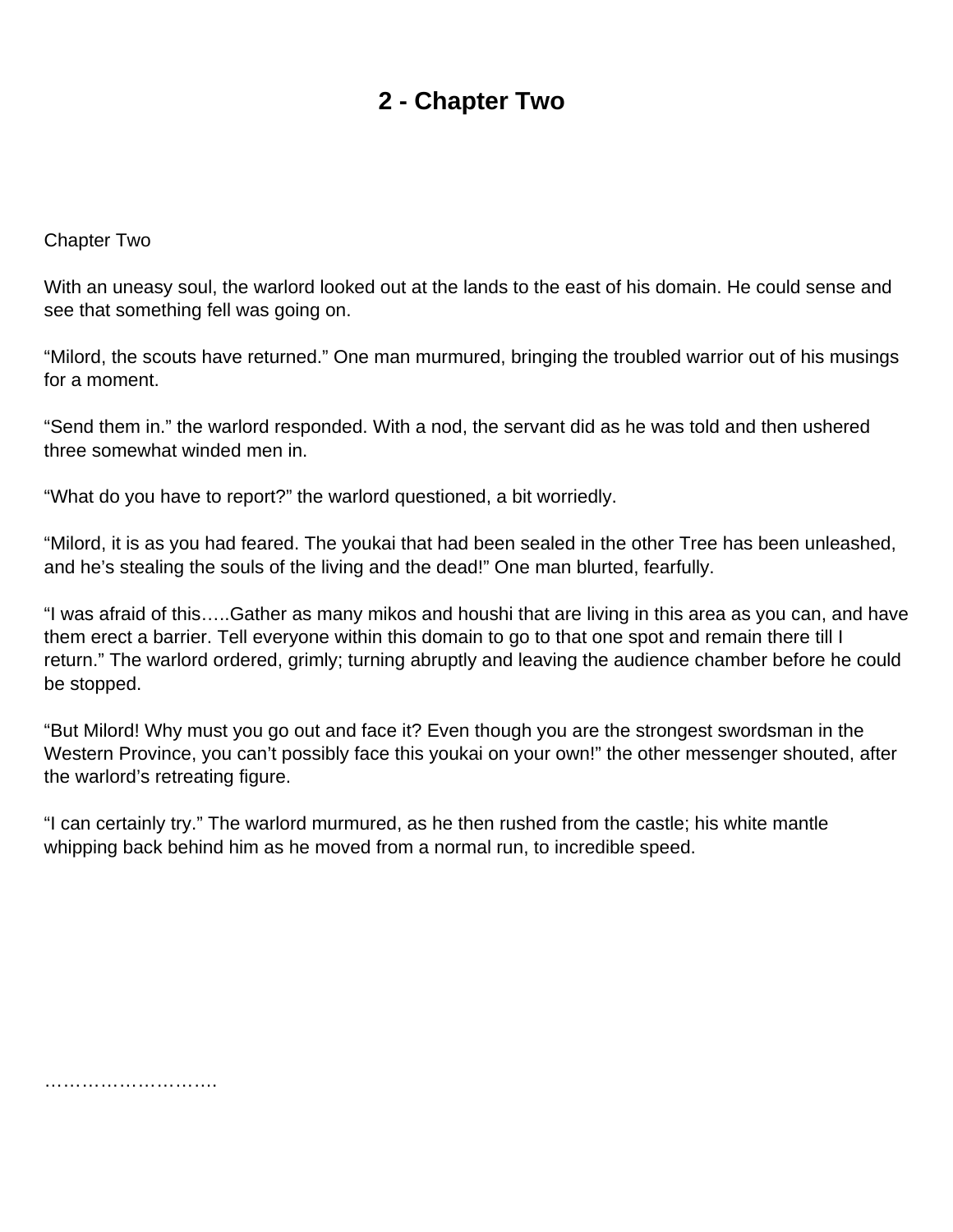The battle at the other Go-Shinboku was going badly for the two who had come on their own to try and reclaim a possessed friend.

"Kazaana!" a male voice shouted, as he released the cursed vortex from his right hand, yet watched in shock as his opponent closed her own kazaana and allowed herself to be carried by the current of air towards him. When she was close enough, she reopened her hand and they met with a slap of flesh; hand to hand.

"Very nice! You're a handsome one, young houshi!" the youkai stated, then sneered, "Makes me want to dig out your heart and eat it!" With that said, she started phasing her hand through his arm; her smirk widening when she saw the look of horror on the houshi's face….and when the horror turned into agony. With an outcry of pain, the houshi withdrew his hand from hers' and covered his kazaana; severing their gruesome connection. The youkai only smirked again as he hand emerged from his chest; blood flying freely as she took up her halberd once again, and thrust it at him….only to have it stopped by another blade.

"What?!" the youkai snarled, as she turned to face the owner of the sword.

"//1….//1….." the houshi thought, as he also looked at the blade's owner. The man was tall; lean and strong in body, and had cunning in his amber-hued eyes.

"Can you stand, houshi?" the stranger asked, getting a shaky nod from the houshi as a response.

"Yes. Your arrival couldn't have been better timed. But where did you….?" The houshi questioned, as the man pushed the youkai back, and then stood poised for the next attack.

"Feh, I'll imagine all will be explained later, when this fiasco is finally settled. Until then, we'll have to concentrate on the battle at hand." The stranger growled; his eyes narrowing when he saw that the youkai was calling more to aid her.

"You're right, of course….By the way, I am known as Miroku. Who are you?" the houshi asked, as he took up a defensive stance beside his benefactor.

"Hajime Saito." The man replied, shortly.

"Well, then, Saito-san, let's not spend any more time talking. It looks like our conversation is about to be interrupted, anyway." Miroku said, with a grim smile.

"Indeed." Saito mumbled, inwardly reminded of a friend from his own past when he heard Miroku's remark.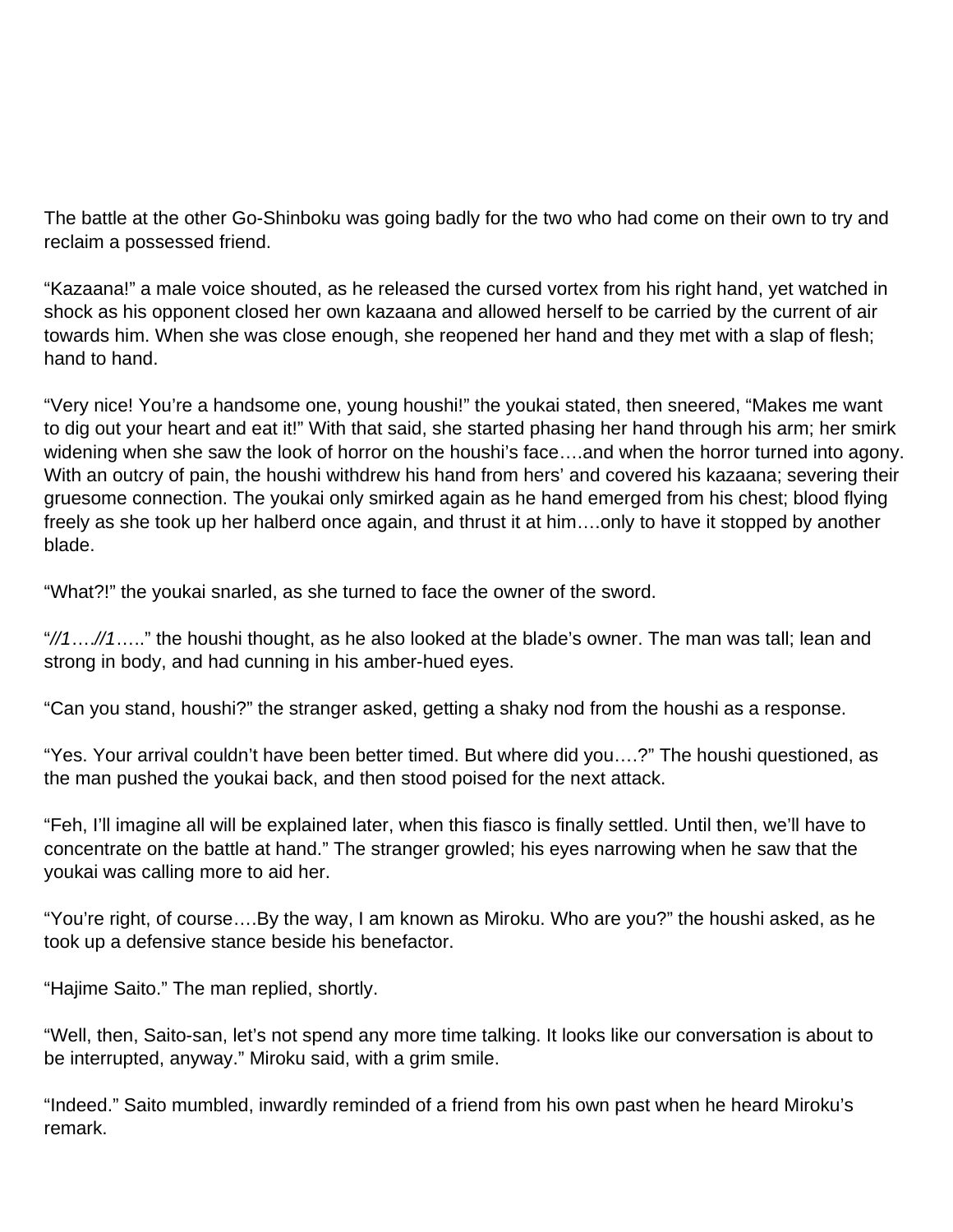………………………

"Kirara!" a young woman's voice cries, as she dodges some flames that are being thrown at her by one of the other youkai; barely holding the possessed feline off, when it attacks her and pins her. With a desperate heave, the woman got the nekomatta off of her, and watched as it returned for another swipe.

"Kirara, snap out of it!" the woman shouted, desperately, as she blocked the attack, and watched as her friend returned to the side of the one that had enslaved her.

"It's useless. She cannot hear your voice anymore." The youkai sneered, then added, "A human and a youkai….You were never destined to understand one another." With that said, the youkai, who went by the name of 'Hari', blew on some leaves from the plants decorating her hair, and sent them flying at the woman; only to have the attack interrupted by a man's voice, and a black blur.

"Kagemaru!" the voice shouted, as the blur roared and followed the implied command; moving the woman out of harm's way before the ki-charged leaves could reach her.

"What the...?!  $\frac{1}{1}$  nekomatta?! But where......?!" Hari asked, her eye widening when she saw what appeared to be a white-mantled, armored warrior standing on a branch over their heads.

" $\frac{1}{1}$  partner, witch, and you would do well to remember it." The man growled, as he leaped down from his perch and landed gracefully in front of the woman; drawing his sword as he did so.

"Are you all right, Taijiya?" the man asked, as he glanced at the female warrior behind him for a brief moment, and then returned his attention to the angered youkai in front of him.

"Yes. But what are you doing here? Don't you realize how much danger you're now in?" the taijiya asked, concernedly; more afraid for his safety, than her own, at this point. The man only gave her an arched eyebrow for that.

"I would ask you the same, if it weren't for the fact that your own partner is being held under sway, here. The main reason I am here is to try and get the souls of my people back from this cursed tree." The man replied, calmly.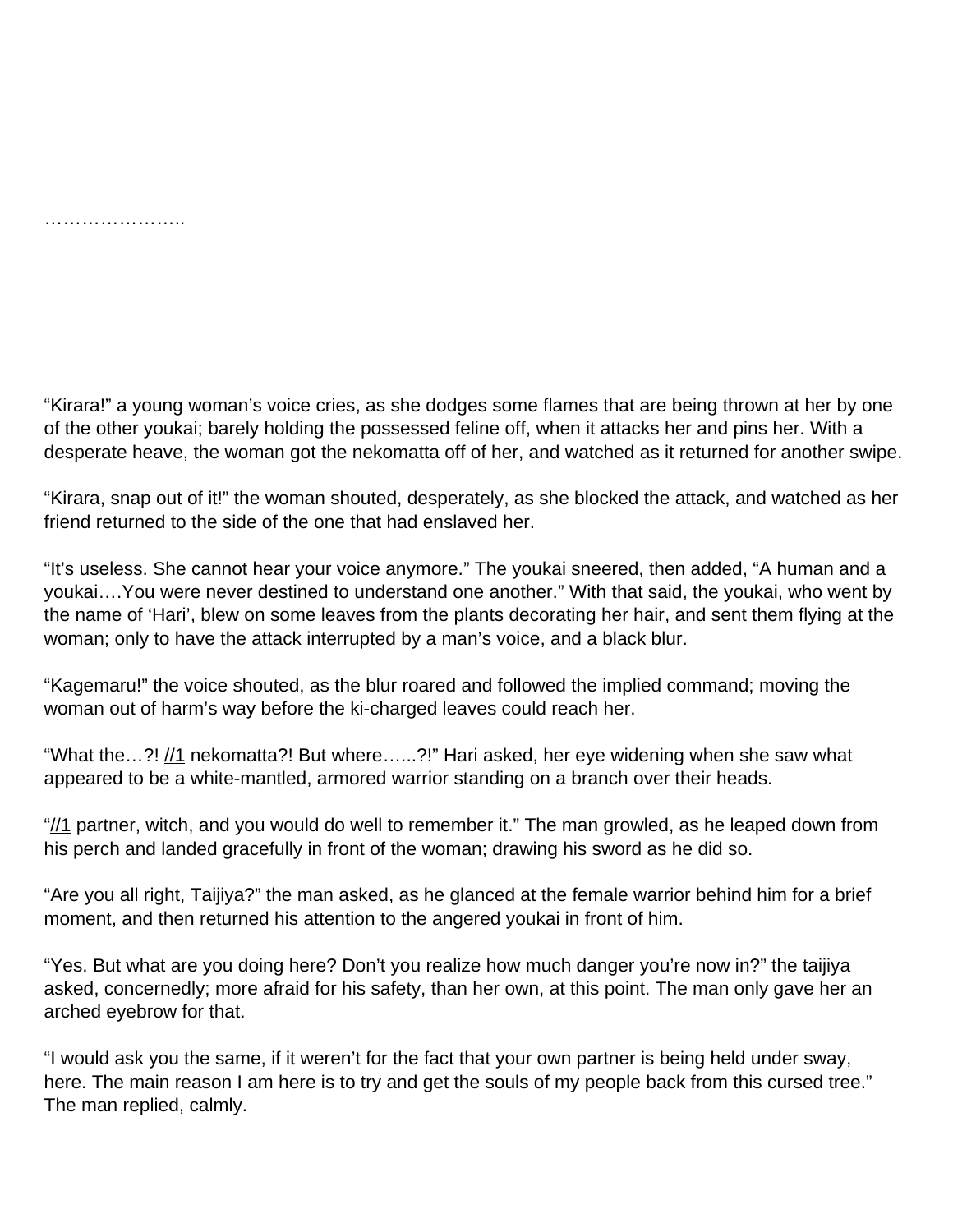" 'Your people'? You're a warlord?" the taijiya questioned, confusedly; she'd hardly ever heard of a warlord who was that willing to protect those he cared for! The man nodded.

"Yet, it is something that can be discussed later. There's no time for it, now." The warlord stated, barely leaping away in time before Kirara charged at the both of them; with fangs and claws bared.

"Right!" the taijiya agreed, then said, "My name is Sango! What name do you go by?"

"Seijuro Hiko the Thirteenth, current lord of Kitakata." The warlord answered, with an unruffled calm that the taijiya was almost instantly secretly jealous of.

"//1…..//1" Sango mused, as she, Hiko, and the black nekomatta named Kagemaru continued their running battle….and their efforts to get Kirara back.

…………………….

"Damn! There's no end to 'em! Where're they all comin' from?!" Sanosuke asked, as he and Aoshi fought side by side. They had lost track of Kenshin and Saito in the midst of the chaos surrounding the tree, and now fought a losing battle against creatures that shouldn't have existed at all.

"Your guess is as good as mine, Sagara…..But, if I must hazard a guess…..I'd think they were coming from within the tree itself…..It seems almost as though some sort of seal has been broken." Aoshi gasped; actually sounding as though he were getting a bit winded by the battle.

"//1.....//1//1//1" Aoshi thought, as he and the former fight merchant stood back to back; faced with the very real possibility that they were going to die in this strange era, and there would be no one to mourn them.

……………………..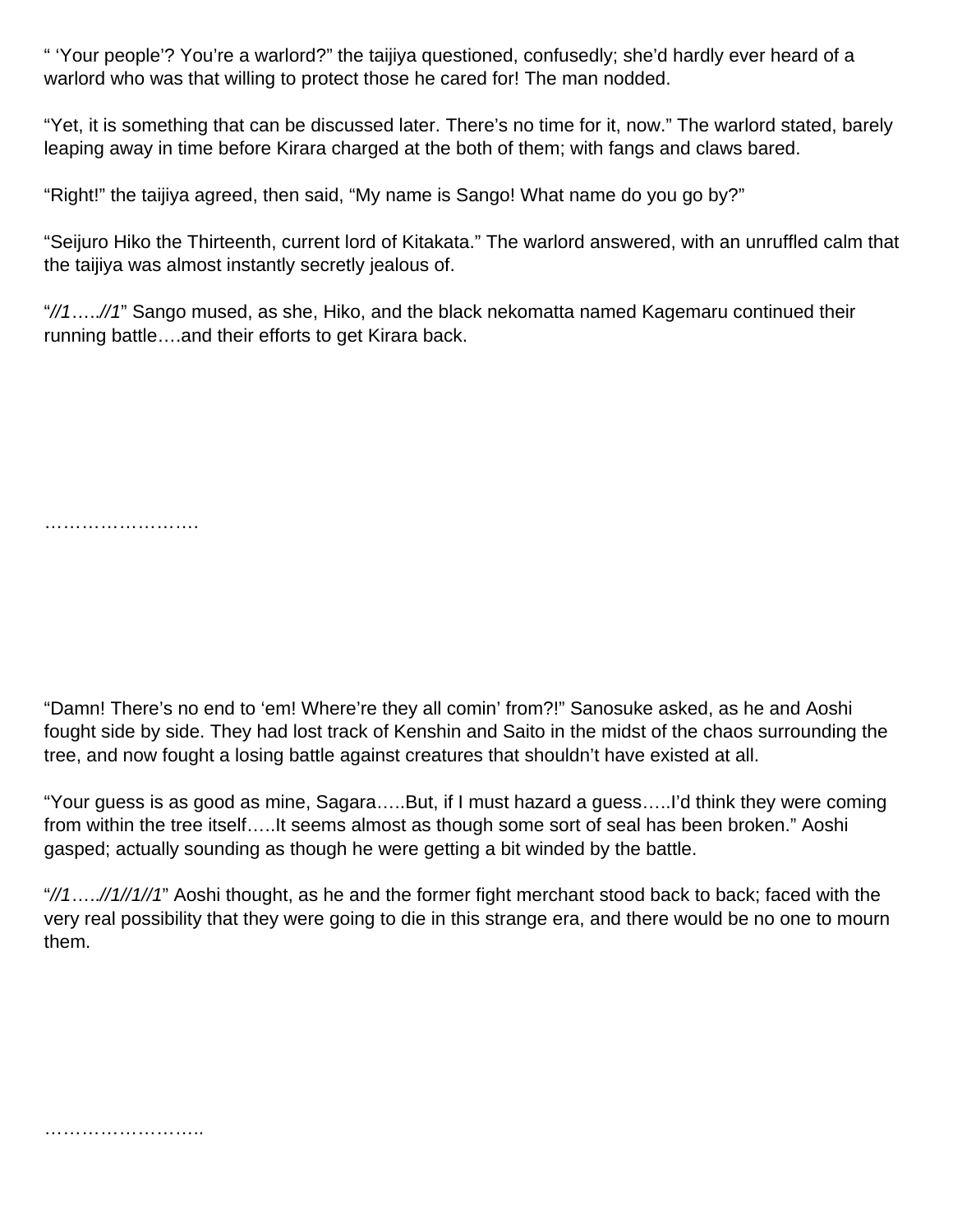Back in the Meiji Era, Kaoru sat beside Hiko's futon; keeping a silent vigil, since she was too uneasy and worried to sleep.

"How is he, Kaoru-san?" Misao asked, as she quietly entered the room, with honest worry in her own blue eyes.

"About the same." Kaoru replied, somberly.

"I see…." Misao murmured, as she gazed at the man who had been the Oniwabanshu's hero, not too long ago. His brave, handsome face was very pale, and a bluish tinge had settled on his eyelids and lips…..In truth, he looked almost dead.

"He looks worse than he did earlier." Misao stated, as she sat down alongside him as well, and put a hand to his cold brow.

"But we can't give up….not yet. It wouldn't be fair to him, after he'd fought so hard to survive what had happened in Kyoto, and then….." Kaoru said, trailing off when she thought of all that had happened during the worst of Enishi's Jinchuu, and what they were now faced with. Misao nodded in agreement. The older warrior had been through so much more than they had, and yet carried himself with a dignity that they were only just beginning to see.

"//1" Misao thought, as she continued to sit and watch, as well; hoping against hope that the four who had gone to solve the mystery would do it in time to strengthen Hiko's now very fragile hold on life.

"//1" Kaoru mentally pleaded, as she turned her worried gaze to the window, and the snow falling quietly beyond it.

……………………………………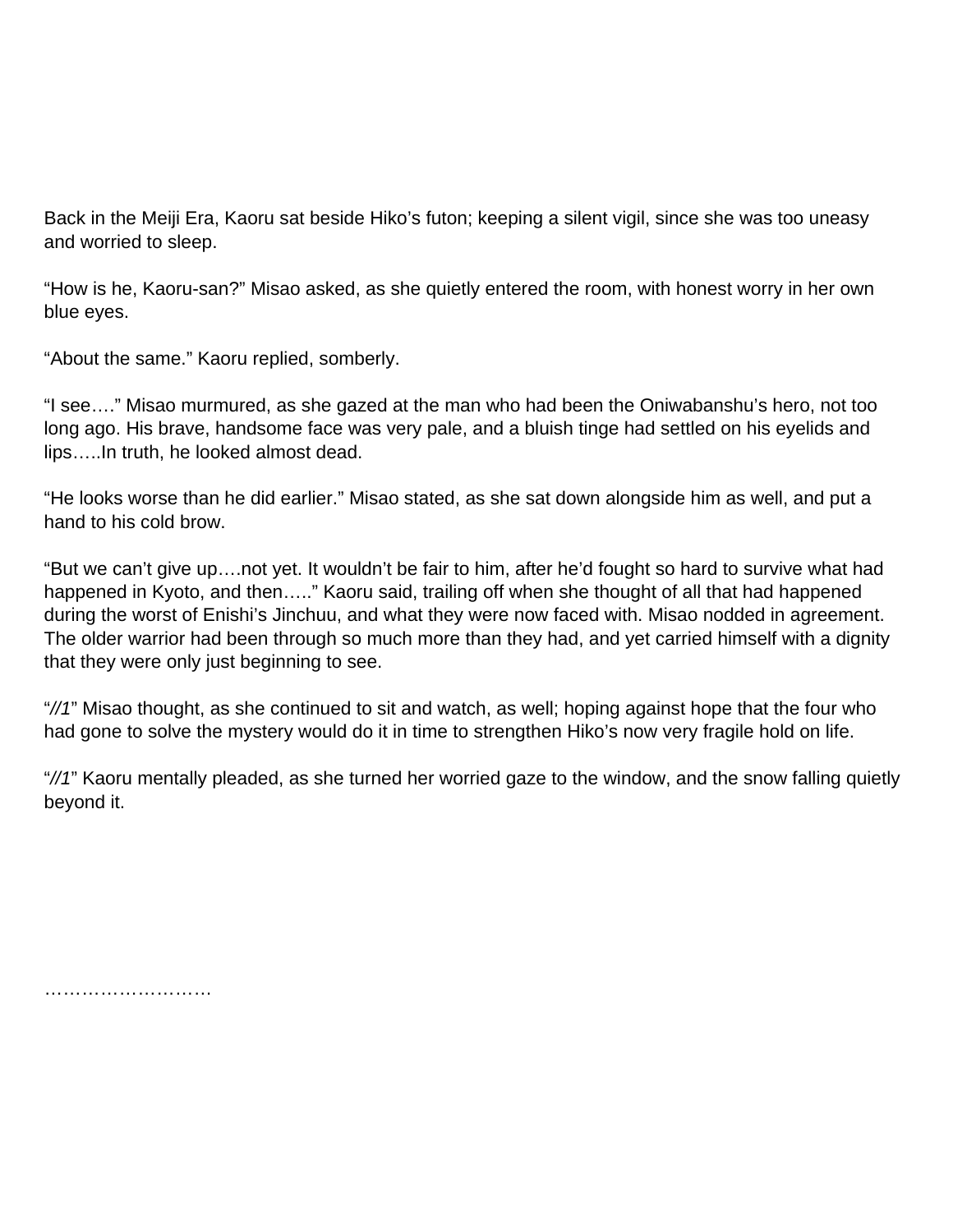At that very moment, Kenshin reached one of the highest branches just adjacent to the huge center of the evil tree, and stared at the unbelievable sight before him. There, in the very center, a glowing orb floated. Within the orb, something that resembled a man 'stood' with his arms raised, and had an elated smirk adorning his features.

"//1.....//1//1//1" Kenshin thought; looking down when he felt an odd warmth come from the sheathed sword he now gripped tightly in his left hand. It was to his added astonishment that he saw what appeared to be a soft glow settling around it!

"//1…..//1….." Kenshin mused, as his mind quickly pieced the mystery together; remembering what Saito had said about it earlier, and how it could possibly aid him in this fight.

"//1….." Kenshin thought, as he braced himself, and then attacked.

"Kuzu Ryu Sen!" Kenshin shouted, as he whipped the sword from its' sheath, and dove at the unholy light.

"What?!" the youkai within the sphere yelped, turning when he saw a bright red and silver flash coming right at him; eyes widening when the nine slashes left their marks on his barrier.

"Whatever it is you're trying to do, sessha can't allow you to continue!" Kenshin said, his voice gaining the hard edge it was known for, when he was particularly ticked off.

"Oh? So one lowly human has come to challenge me?" the youkai asked, as he sneered down at the rurouni with contempt (and barely concealed uneasiness) in his eyes.

"Aa." Kenshin replied, as he held the now brightly-glowing sakabatou in his right hand; his own eyes narrowing as a single thought crossed his mind.

"//1….."

…………………………

"Had enough of this yet, houshi? What do you say to settling this little battle?" Ruri asked, sneering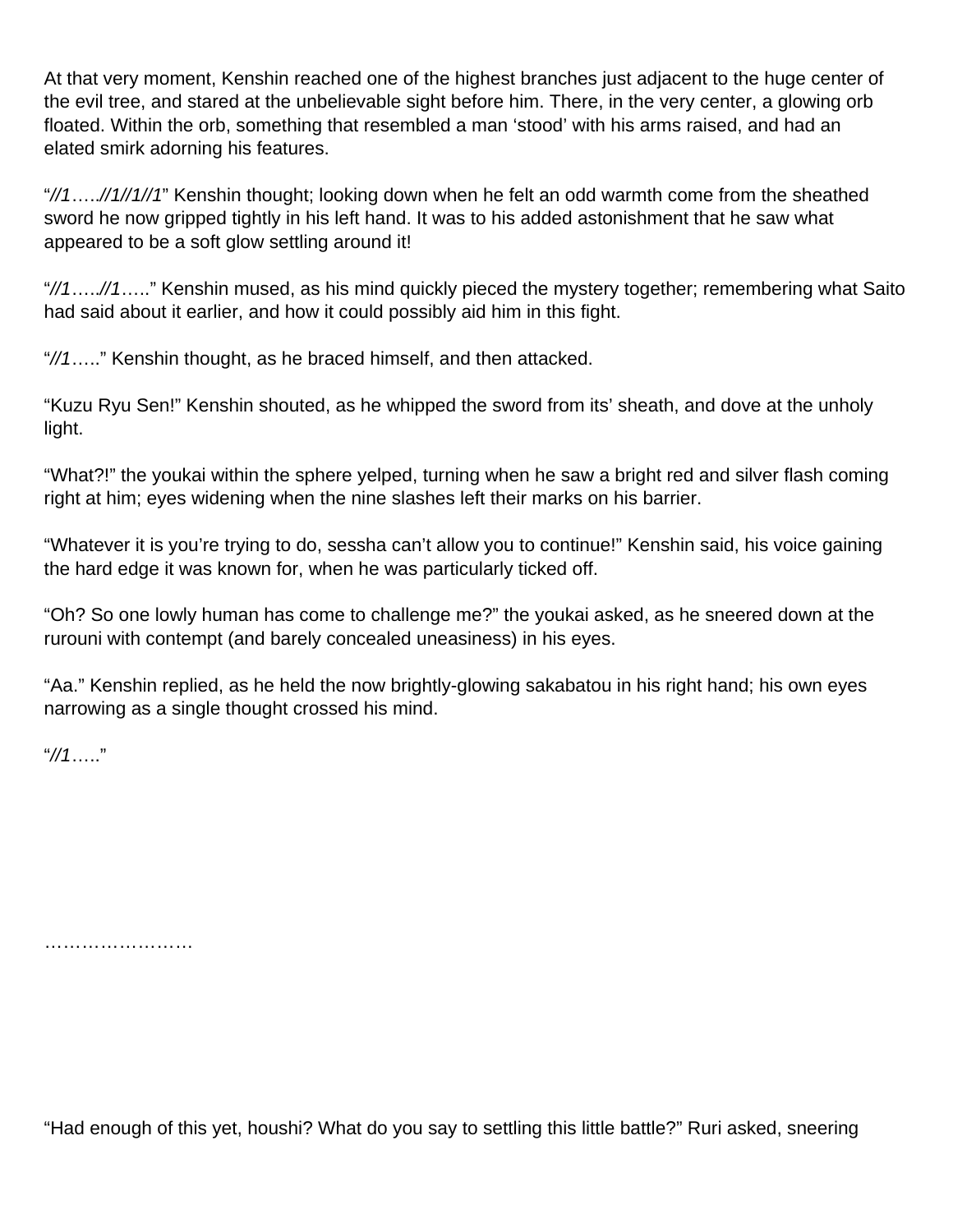when she saw the wary expressions appearing on the pair's faces.

"Saito-san, you might want to hang on to something…..Things are about to get turbulent." Miroku stated, as he gripped the beads that warded his right hand with a grim look on his face. Saito only nodded; somehow sensing what was to come, and quickly moving aside.

"We'll test your kazaana against my own, and we'll see who will be sucked inside first." Ruri said, before both she and Miroku shouted, "Kazaana!" From his vantagepoint nearby, Saito could see that they were, for the moment, evenly matched….then watched in consternation as the woman cut the palm of her right hand with the tip of her halberd, and as the wind increased in ferocity.

"And now, Houshi, swordsman, prepare to die! Farewell!" Ruri laughed, as she watched Miroku begin to slide towards her; his own kazaana now entirely overwhelmed. Yet, Miroku started when he felt a hand grab the back of his robes and hang on; feeling surprise when he looked and saw that Saito was now doggedly trying to keep him from being drawn in.

"Thanks." Miroku said; earning himself a snort from the tall swordsman as a response.

"I'm not one who can leave bakas hanging." Saito responded, shortly, as he dug his katana into the rough wood beneath him, as well. Miroku in turn could only sigh and shake his head; he'd heard Inu-Yasha say something similar before.

"I win this battle!" Ruri cackled; not noticing until it was too late that her kazaana was spreading even farther than before.

"Foolish woman." Saito growled, when he saw this happening….and Miroku was inclined to agree.

"Oh, what's this?!" Ruri yelped, when she finally realized what was happening, and gripped her swiftly disappearing right hand in shock; the kazaana was devouring her! Seconds later, the wind became so strong, that even Saito was beginning to think that he wouldn't be able to hold on anymore….then Ruri vanished with a scream into her own hand, the backlash of the two opposing currents of wind creating a tremendous explosion, and leaving a crater in the tree itself.

"Someday….that very fate will befall me….My own flesh and bones will be sucked into the void of my own cursed hand…." Miroku murmured, when the last of the wind had finally abated, and he'd been able to cover his own kazaana again.

"You'll defeat it." Saito muttered, with certainty, as he then turned and looked in another direction; ignoring Miroku's questioning look, when he'd sensed some very strong ken-ki coming from there.

. . . . . . . . . . . . . . . . . . . .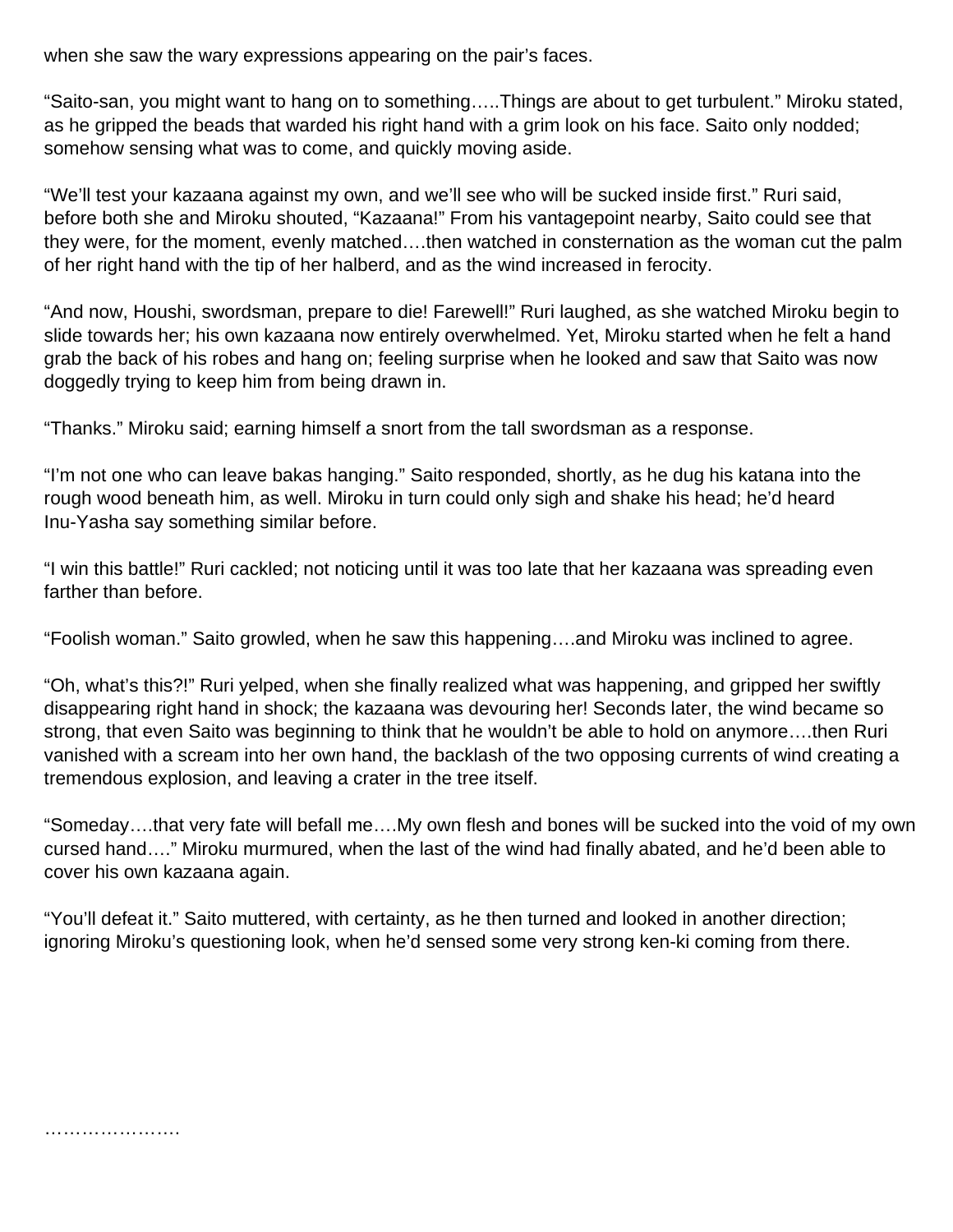"You both refuse to admit the obvious. Youkai are born to be controlled…..and the best way is with power." Hari sneered, when she saw what kind of damage she was inflicting on the pair below her. Sango was bruised and battered from the constant running battle, and Hiko was bleeding from a few wounds, as well.

"Not true! My relationship with Kirara is nothing like that!" Sango argued, as she stood side-by-side with the Hiten master and his dark-furred partner; prepared for the next blows. She allowed a yelp to escape when Hiko blocked an attack from behind, and when he shoved her aside when it knocked him off of his feet.

"Hiko-sama!" Sango shouted, in alarm, when both swordsman and dark nekomatta were pinned by the just-arrived demon.

"Don't worry about me!" Hiko replied, growling as he focused his attention on the beast that was now trying to slice him to pieces, "Free Kirara!"

"Right!" Sango said, then glared at Hari again.

"Fools! Still so na

ve and stubborn….You won't be missed." Hari snickered, as Kirara seemingly roared in agreement, and continued her charge towards her former partner.

"Kirara…..I know this isn't how you want to be." Sango tearfully said, then dropped the Hiraikotsu (much to Hiko's shock and alarm); and, moments later, was sent flying by a blow from one of Kirara's paws. She didn't realize that, when that happened, one of her tears had landed on Kirara's forehead! She could vaguely hear it when Kirara uttered an almost pained screech, and started bashing her head into some nearby branches.

"What's the matter with you? Finish her off!" Hari commanded; seemingly bewildered by the nekomatta's actions, and when the feline didn't listen to her.

"Kirara?!" Sango cried, fear for her partner taking root, when she saw what was happening, "Kirara, stop it!" Within seconds of her saying that, the sound of something shattering came to their ears; shards of blood-red crystal flying free from the diamond-shaped marking on Kirara's brow. With almost a scream, Kirara collapsed into a heap; exhausted from the effort of freeing herself from Hari's control.

"Kirara!" Sango shouted, as she forced herself to her feet, and raced over to the downed nekomatta.

"Finally…." Hiko muttered, relieved that the nekomatta was finally free from Hari's control, and, at the same instant, finding the strength to kill the youkai on top of him.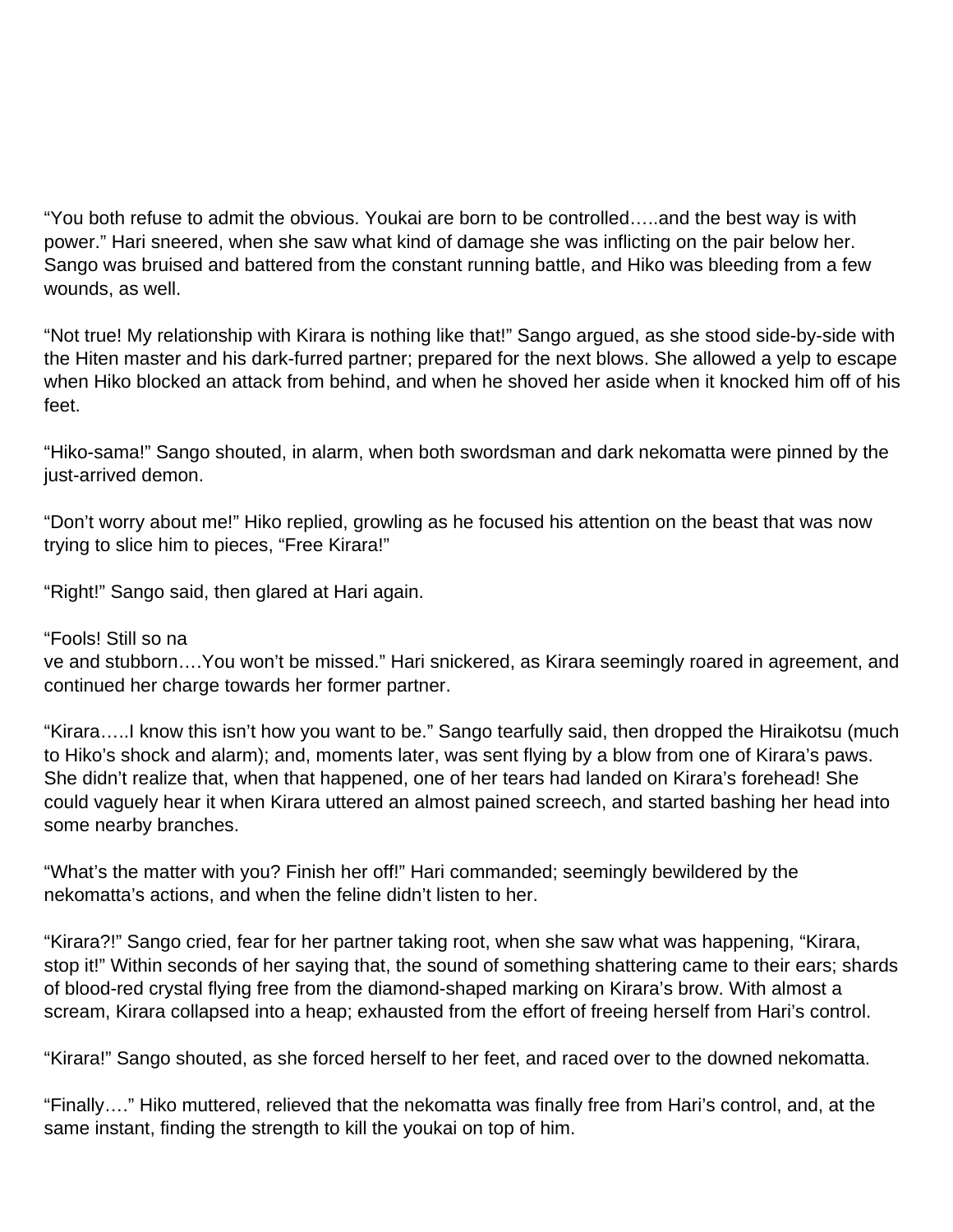"Are you all right, Hiko-sama?" Sango called from beside Kirara; noticing when the man freed himself and rushed over to her.

"I'll live." Hiko replied, calmly; allowing a slight, tired smile to shine through, when Kagemaru gently nudged Kirara, and tried to help her get to her feet.

"Kirara, I have no further use for you!" Hari howled, furiously, as she started to attack them again. Without another word, the taijiya and warlord both leaped onto their respective nekomatta's back in order to avoid the ki-charged leaves that were now flying at them.

"Milord! Hiko-sama!" a man's voice shouted, desperately, from amidst the chaos. Startled by this, Hiko looked down; eyes widening when he saw one of his retainers standing there with a sword in hand, and a vaguely panicked look on his young face.

"Shin! What in the name of the seven hells are you doing here?! I thought I'd told you to remain within the lands!" Hiko replied, as he rushed over to help the younger man fend off some more of the youkai's onslaught.

"Milord, there's more mainland youkai entering the lands! They're being summoned by this one! We're being overwhelmed!" Shin cried; his deep blue eyes fearful as he said this.

"Damn!" Hiko snapped, then shouted over his shoulder to Sango, "Taijiya, you're going to have to handle this one on your own! I'm needed back in my lands!"

"Okay! Keep safe, Hiko-sama!" Sango replied, as she watched the white-mantled warlord turn towards his imperiled lands; grabbing Shin by the arm when he was close enough to do so, and pulling him onto Kagemaru's back.

"//1…." Sango mused, as she watched him go; the foreboding building until she pushed it aside, and motioned towards her weapon, "Kirara! The Hiraikotsu!" With a roar, Kirara dove towards the fallen weapon; determined to settle the score with this youkai, if nothing else.

…………………………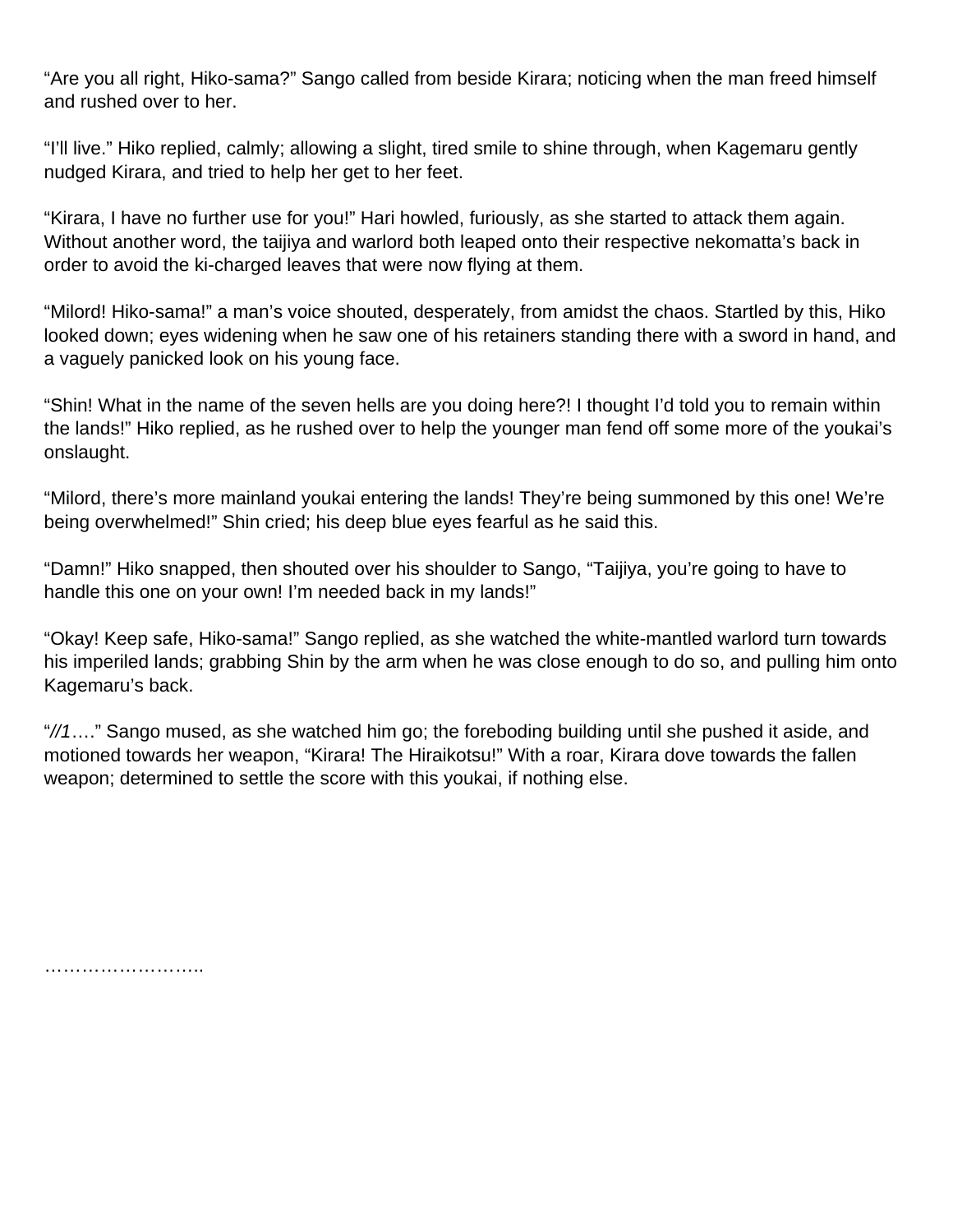Sanosuke looked up, when he heard what sounded like a roar overhead.

"shoot! Not more attacks from up there!" Sanosuke cursed, as he turned to face the newest threat. Both he and Aoshi were now almost too tired to fight, since they had been fighting nonstop after arriving at the tree. And yet, instead of finding a new attacker, they were shocked to discover who had just arrived. The man in question appeared to be a strong, capable warrior, who wore sturdy-looking armor and a white, red-trimmed mantle. His long dark hair was tied back in a high tail, yet thick strands still blew free from it; hinting at the rough battle he'd just come away from. Astride behind him, a younger man also rode the strange, catlike creature they both sat on.

"Either you're braver than most men, or you're suicidal. Fighting youkai with bare hands is something only hanyou are foolish enough to do." The just-arrived warrior stated, as he and his companion leaped from the cat's back and cut down some more youkai that had moved in to attack during the lull.

"//1….." Sanosuke thought, as his eyes took in the regal warrior. In this younger Hiko Seijuro's visage, he could not see the cynicism he'd become so used to seeing in the future version's face. Instead, this version had a look in his eyes that was more similar to the one that was normally in Kenshin's!

"Your arrival to aid us was very well timed, milord. Thank you." Aoshi gasped, as he wearily bowed to the white-mantled man. Hiko nodded, then looked almost worriedly over his shoulder at the lands to the west. He could sense very clearly the youki of the arriving youkai, and was secretly fearing for his family.

"We must go now, milord. The shield won't last for much longer." The man beside Hiko reminded, equally as worriedly.

"Right." Hiko agreed, then both returned to the nekomatta's back and motioned for it to head in that direction. As they watched him go, Sanosuke couldn't help but think of the reasons why Hiko had remained separate from the fighting factions during the Bakumatsu.

"He'd had a lot on his shoulders in this time, Sagara….One can only imagine how much worse it would have been, after all he'd been through in this era, if he'd gotten involved then, as well." Aoshi stated; having guessed what was crossing Sanosuke's mind about this encounter.

"Yeah…." Sanosuke quietly agreed, then added, "Let's see if we can find the yarou and Kenshin." With only a nod, Aoshi led the way to where he'd felt Kenshin's ki coming from; hoping that the rurouni was holding out against the demons as well as they had.

……………………………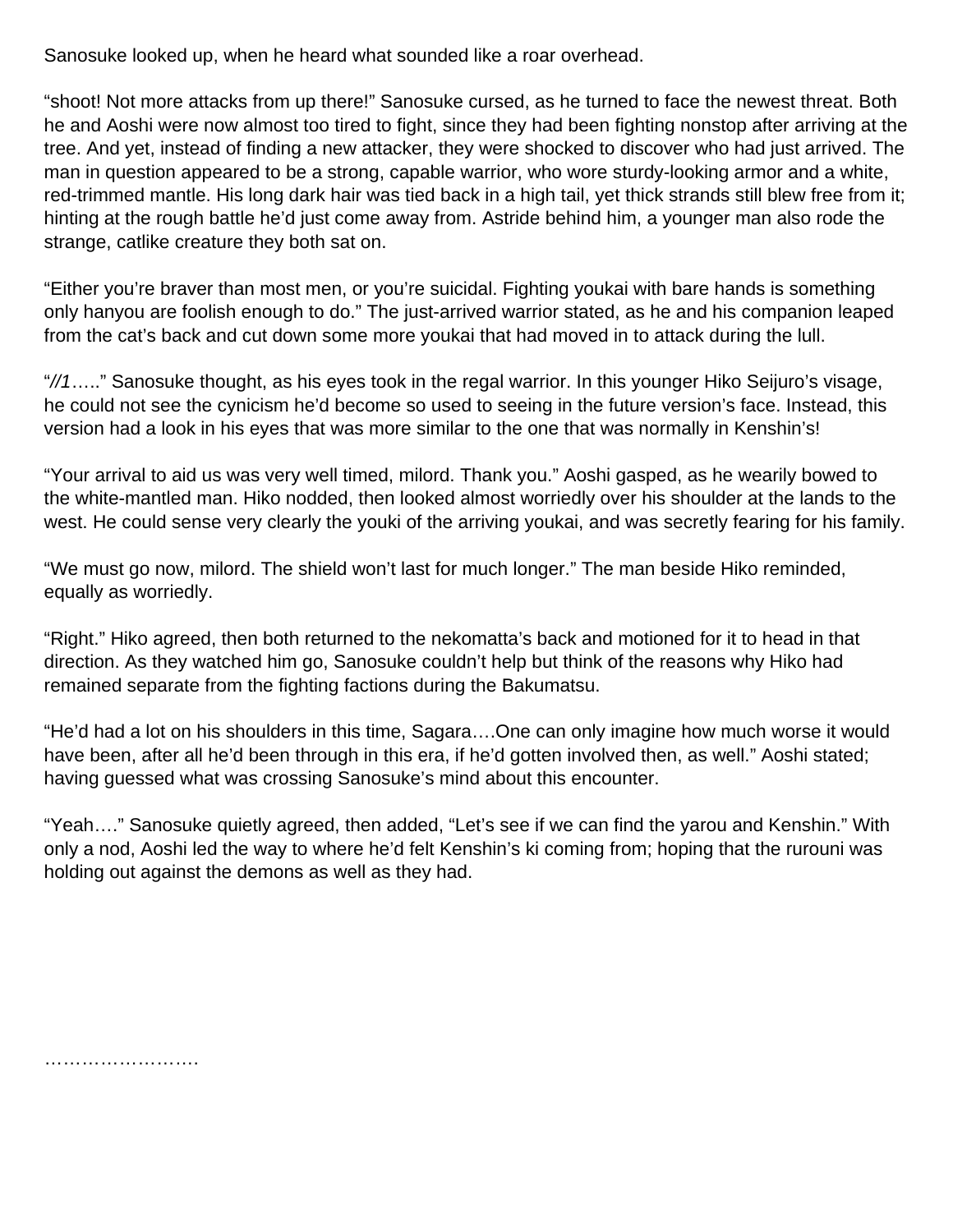Kaoru and Misao looked on in dismay, as Hiko's condition continued to worsen. By now he was so cold, that even the blankets on top of him were becoming icy to the touch.

"//1" Kaoru thought, grimly; looking up when Megumi again entered the room, and gave her a questioning look.

"Still no change?" Megumi asked. Kaoru shook her head.

"Iie. He feels even colder than before." Kaoru replied, somberly.

"Then there's only one alternative I can think of that might work…..since no amount of blankets or warmed sake will help, at this point." Megumi stated; knowing that the two girls knew what she'd meant, when they both blushed slightly at the idea.

"Sharing body warmth? Is that it?" Misao asked, and got a nod from the female doctor as a response.

"It's a last-ditch effort…..but I don't think any of us really wants to give up on him without a fight." Megumi said, even as their blushes deepened, nonetheless.

"I've got at least two winter yukata we can use, Misao-chan. Let's go and put those on….I have the feeling we're going to need them." Kaoru murmured, after a few more moments, before she and the kunoichi left the room to don the warmer clothing.

"//1" Megumi silently begged, as she kneeled down beside him, and brushed a gentle hand against his cold brow; hope fading even more, when she felt the frost that had formed there. Time was running out.

…………………………………

"So, it seems Myoga was right about Menomaru….." Miroku gasped, as he and Saito climbed onto one of the thicker branches, and got a good look at what was happening.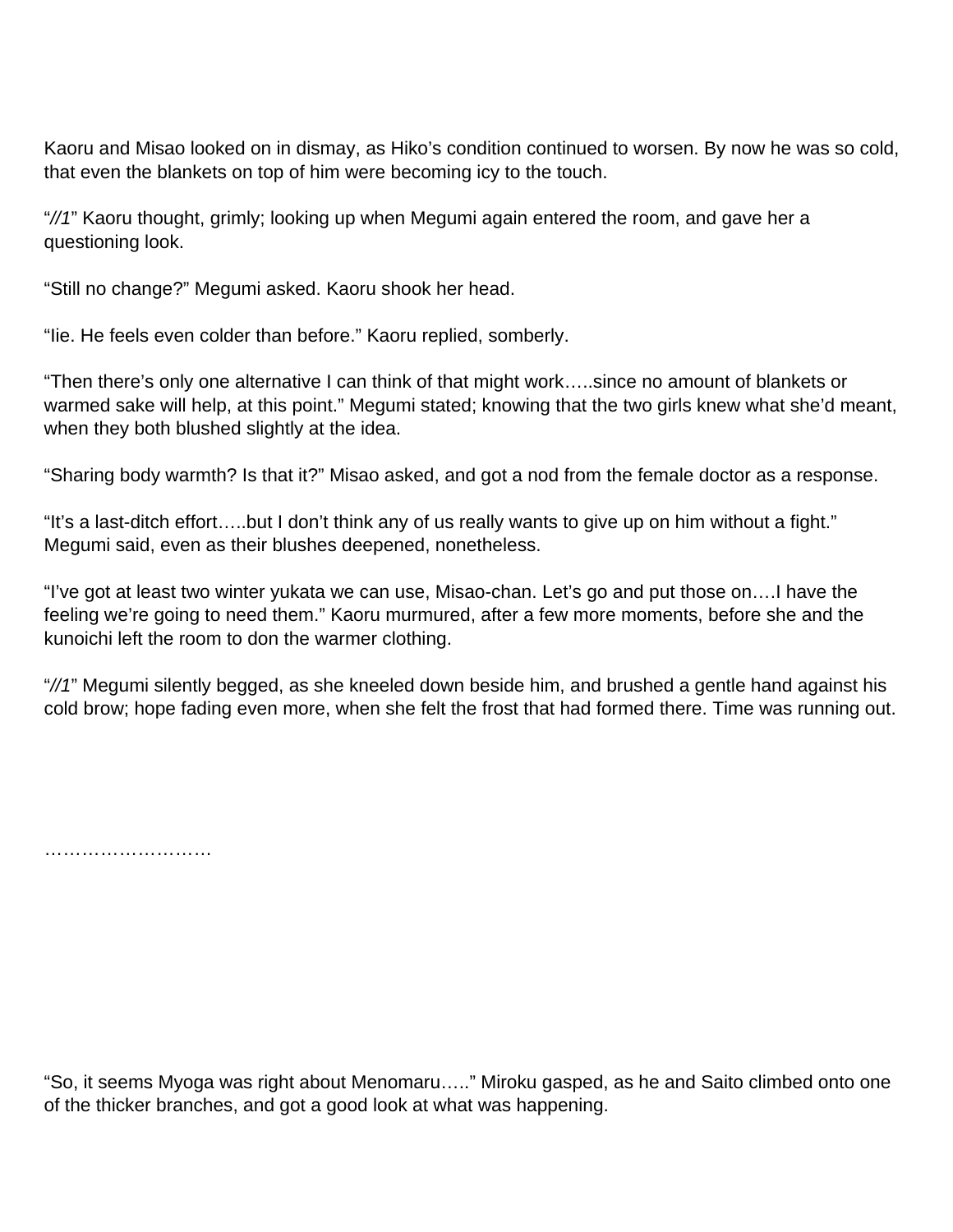"Maybe. But it seems as though one of those I had come with had given him something to worry about." Saito muttered, when he saw the multitude of cuts in Menomaru's youki barrier, and knew who had inflicted them.

"Saito!" Sanosuke's voice shouted, getting the attention of both houshi and Wolf of Mibu.

"You two had managed to survive, as well?" Saito asked, almost casually (and almost getting the finger from the former fight merchant as a response.

"No thanks to you." Sanosuke grumbled, irritably; looking aside when a young woman arrived on the scene, as well.

"Houshi-sama!" the woman called, from astride a cream-colored nekomatta, as the feline landed near them.

"Sango!" Miroku replied, relief coloring his own voice as she got off of the feline's strong back; her eyes showing some surprise when she saw the three strangers, as well.

"How did you do?" Sango asked; seeming more than a little concerned, when she saw how tired Miroku looked.

"Well, I managed. I overused my kazaana a little bit, though." Miroku wearily admitted.

"It feels as though the demonic aura has gotten stronger than before….I can only hope that everyone is holding out all right." Aoshi stated, grimly; ice-blue eyes narrowing when he felt how powerful the youki had become.

"You're right about that, friend. I can only suggest that you three go with Sango and make your escape. I'll use my kazaana to take care of it." Miroku suggested, bravely. All he got in response from the four before him were stubborn looks.

"You're not gettin' rid of us that easy, houshi. We came here to stop whatever it is that's freezing time…..and we're not about to back down, now." Sanosuke said, determinedly. And yet, further words were forgotten, when the youki they were sensing from the evil tree's center suddenly spiked; an ominous light shining brilliantly from it, as something started to emerge.

"//1" Saito inwardly snarled, then looked at the four alongside him, "If anyone has an idea of how to handle this youkai, then say so. We won't have another chance to think of one, once we head into this battle."

"I don't think any plans we make will mean much against  $\mu$ 1.....The only thing we can do is be ready." Aoshi murmured, getting a grim agreement from Sango, Miroku, Sanosuke and even Saito for that.

"Then let's go. That thing isn't gonna come to us." Sanosuke growled, before they all took off towards the evil light.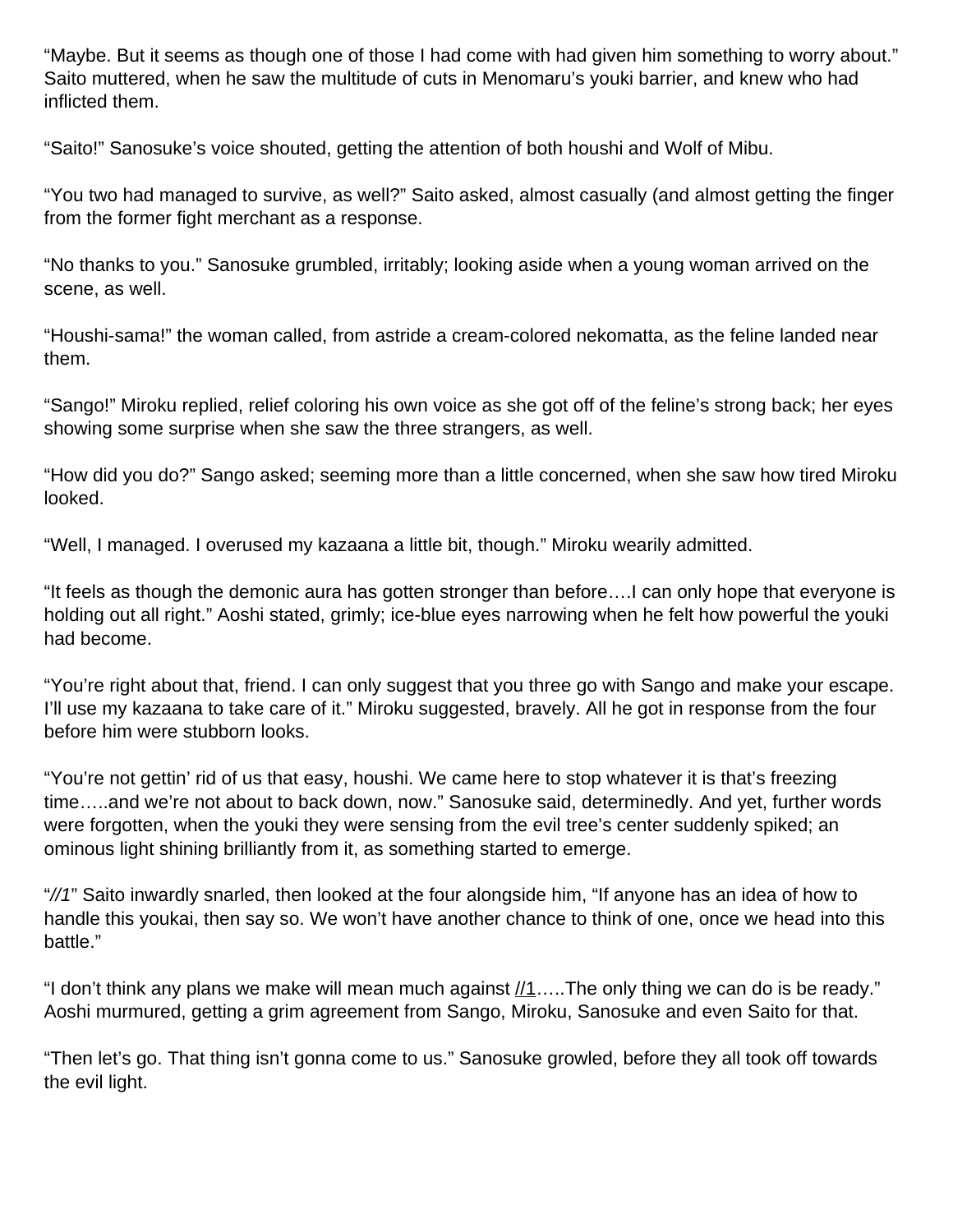…………………………

Kenshin uttered a yelp, as he was thrown back from the 'orb'; tumbling end over end till he rammed into something in midair.

"Dammit! What the hell are you doin' here, human?! Tryin' to get yourself killed?!" an irritated voice asked, as the owner of it caught him, and they both landed on one of the branches closest to the orb. Dazedly, Kenshin looked up at the speaker; trying to remember where he'd heard that voice before….

"//1…..//1" Kenshin wondered, his vision frustratingly slow to focus on the speaker's face, for some strange reason.

"Go easy on him, Inu-Yasha! He's probably here to fight against that youkai too." A girl's voice rebuked, then asked, "Daijobu ka?"

"Sessha is all right, de gozaru…..Just a bit dizzy, that's all. Why are you here?" Kenshin questioned; putting aside any surprise he may have felt upon hearing the name of someone he'd met in his own past.

"We're here to kill Menomaru. Whattabout you?" Inu-Yasha questioned, shortly.

"To save someone sessha regards as a father." Kenshin replied, as he regained his footing, and gazed out at the menacing light. All three of them flinched when a tremendous explosion violently shook the tree.

"What was that explosion?" the girl asked, shakily, as she clutched her bow tightly in her delicate hands.

"Curses! We're too late!" an old man's voice shouted, in dismay; prompting all three of them into looking at Inu-Yasha's shoulder. There, a tiny flea youkai stood, gazing anxiously at the center of the tree.

"Oro?" Kenshin heard himself ask, bewilderingly.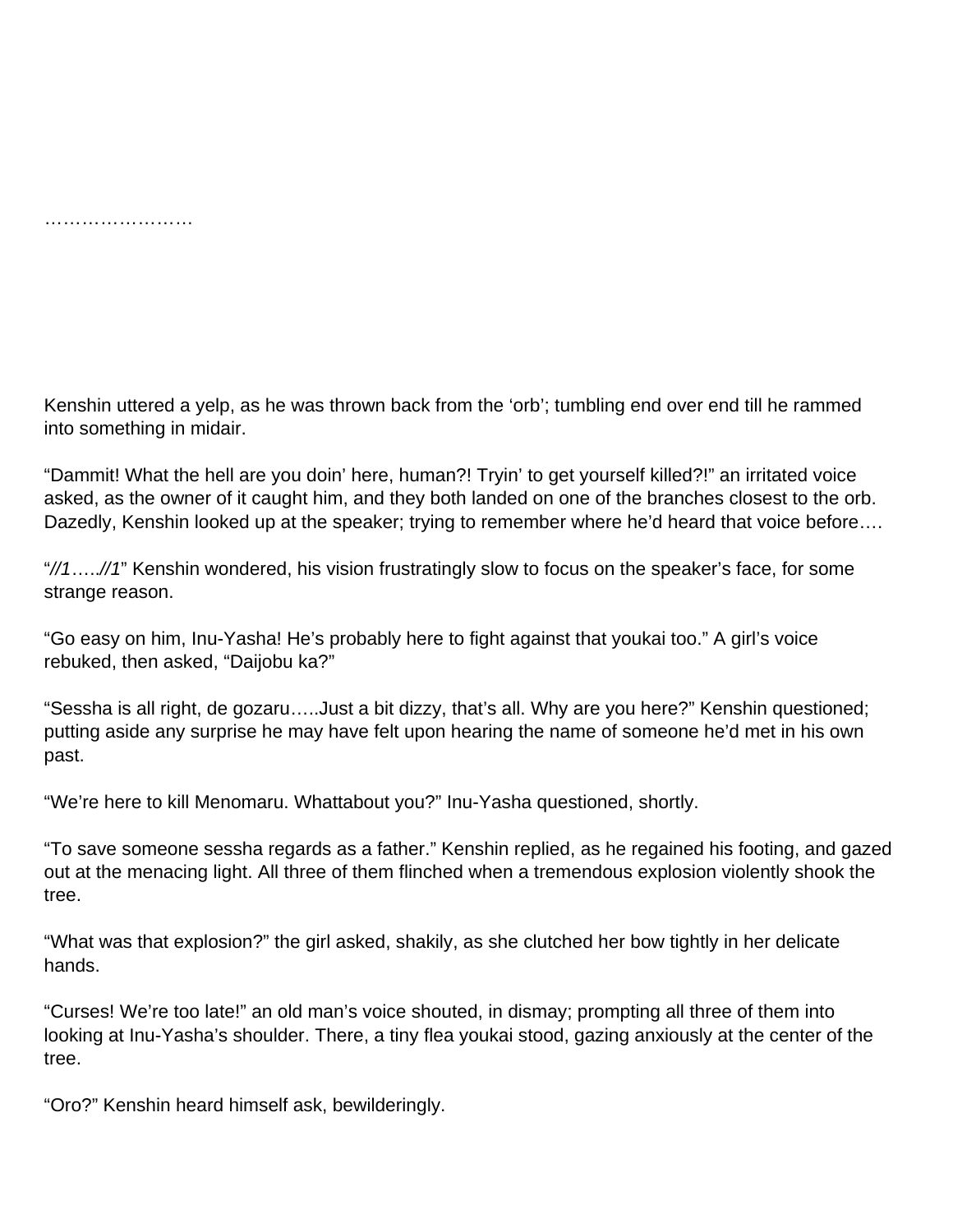"Myoga?!" Inu-Yasha also asked, surprised that the tiny youkai wasn't running for cover.

"You're not running away?" the girl questioned, equally as surprised by this turn of events.

"I can act when it's necessary." Myoga retorted, insulted by their disbelieving tones.

"Seems I'd misjudged you, Myoga my friend!" Inu-Yasha said, actually sounding pleased, as they watched something ominous begin to emerge. They were forced to move to avoid what appeared to be huge portions of broken crystal; pieces of the barrier that Menomaru had erected around himself. Seconds later, the youkai appeared, in all his fiendish glory.

"Look at the size of him! He's enormous!" the girl shouted, with true alarm emerging in her young voice, as the sight.

"Size isn't everything, Kagome!" Inu-Yasha retorted, then added, as he glanced at Kenshin, "You agree with that?"

"Aa." Kenshin replied, with a firm nod of agreement.

"You can't scare us, moth man!" Inu-Yasha howled, as he charged into the monstrous youkai's sights; only succeeding in getting blown back for his efforts.

"Daijobu?" Kagome asked, worriedly, when the hanyou had somehow managed to land on his feet.

"Don't waste your time worrying about me." Inu-Yasha growled; starting when Kenshin leaped in next.

"Hiten Mitsurugi Ryu! Ryu Tsui Sen!" Kenshin cried, the sakabatou glowing brilliantly as he struck the youkai's chest, full force. With an enraged roar, the youkai tried to backhand the tenacious redhead with one huge hand, only to have Kenshin use it as a springboard to back away from him!

"That was amazing! Where did you learn  $1/1$ ?!" Kagome questioned, as the redhead returned to their sides; getting a slight smile from the rurouni for her question.

"Sessha had a very good teacher, Kagome-dono…..One that might end up dying, if this thing isn't stopped soon." Kenshin murmured, as he gazed up at the youkai for added emphasis.

"**//1**" The youkai snarled, as he recoiled from the burning wound Kenshin had inflicted.

"And kicking! Now it's  $\frac{1}{1}$  turn to thank  $\frac{1}{1}$ !" Inu-Yasha snapped, angrily. He only got a laugh from the youkai as a response.

"**//1**" the youkai, who had once been Menomaru, cackled, as he spread what appeared to be wings, and unleashed a new horde of beasts from within them.

"What are those youkai?! Where'd they come from?!" Kagome asked, as Inu-Yasha and Kenshin stood in front of her; shielding her with their bodies.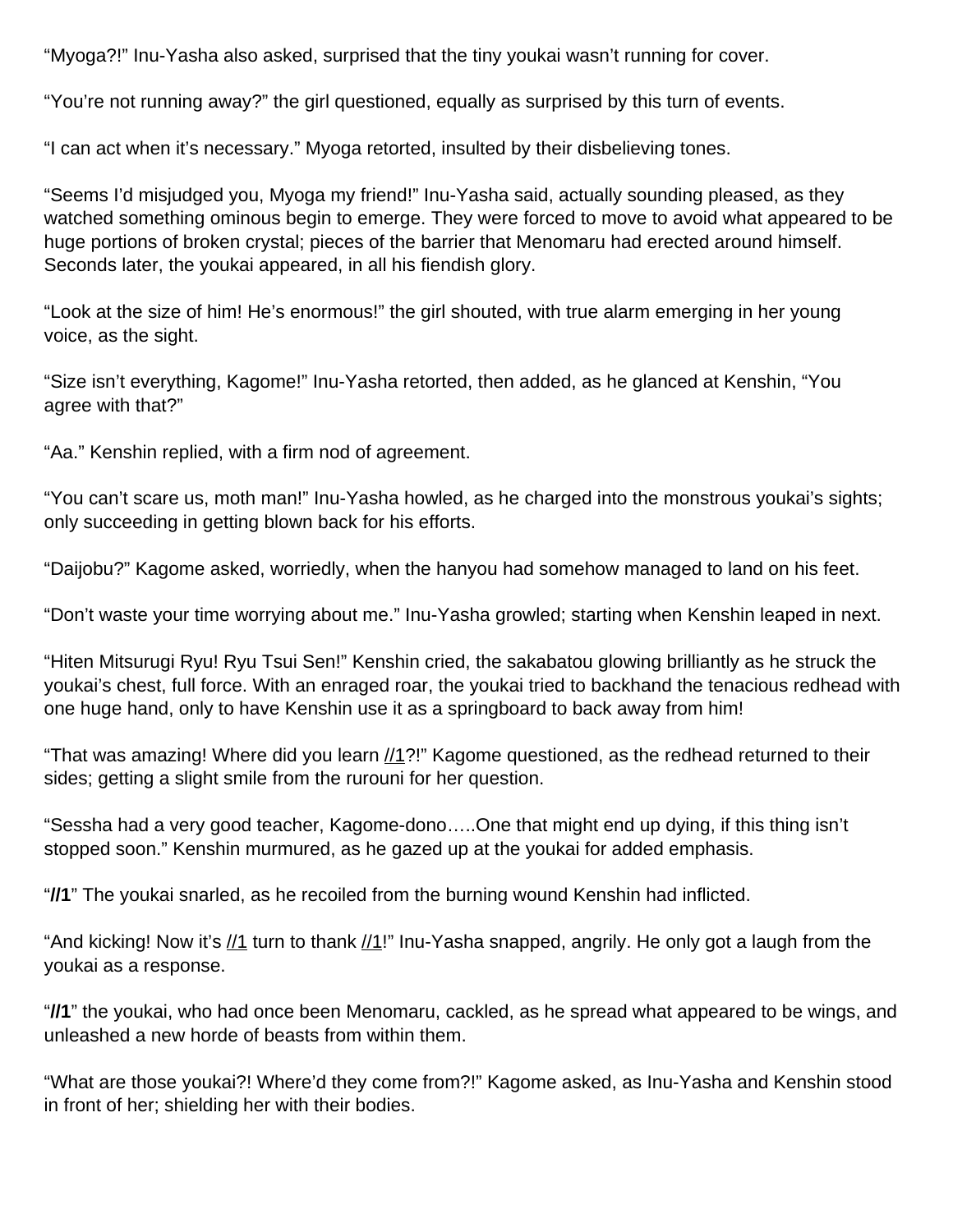"They are youkai from the Continent." Myoga replied, gravely.

"There were youkai even in the mainland, Myoga-dono?" Kenshin questioned.

"Hai. The only way to defeat them is to combine the powers of the Tetsusaiga and Kagome's arrow." Myoga continued.

"Wait a minute! This swordsman's sword is glowing with the same light that usually comes from my arrows! Maybe he can help too!" Kagome suggested.

"Indeed." Myoga agreed, as he took in the sight of Kenshin's sword, "//1"

"My Tetsusaiga, Kagome's arrow, and this fool's sword? Would that actually work?" Inu-Yasha asked, as a plane began to form.

"We won't know until we try. Right?" Kagome asked, as she glanced at the both of them.

"Right. Now, I will take my leave! Good luck to you all!" Myoga said, before leaping from Inu-Yasha's shoulder and high-tailing it away from the imminent danger.

"He's running away again….." Inu-Yasha growled, in frustration, as he watched the tiny demon run.

"You can't fault him on that. If it weren't for the kenkaku sessha had learned, he would be running too." Kenshin admitted, "This creature's presence is that frightening."

"So, you're a coward too, then?" Inu-Yasha sneered, as the thought of a cowardly swordsman brought a tone to his voice that Kenshin was very used to hearing, by now. Kenshin only shook his head and allowed a grim smile to appear on his youthful features.

"No. Sessha just has a strong desire to live." Kenshin replied, ruefully; remembering  $\frac{1}{1}$  particular lesson a little too well, at this point.

"//1" Kenshin mused; gazing grimly at the monstrosity before them, and listening as it sneered at them.

"**//1**" the youkai commanded, and sent the deluge at the trio.

"Feel the wrath of my Tetsusaiga!" Inu-Yasha shouted; sweeping the mighty fang in a sidewards arc, and dispatching many of the attacking youkai.

"Yes! He did it!" Kagome cheered, "Nicely done!"

"Dammit! I'm not getting anywhere!" Inu-Yasha growled, listening when Kenshin bashed a few more aside, as well as their yelps of shock and pain in response to his sword's burning aura.

"There are more coming!" Kenshin said, as he did his best to protect both Kagome and the kitsune with her from the next wave.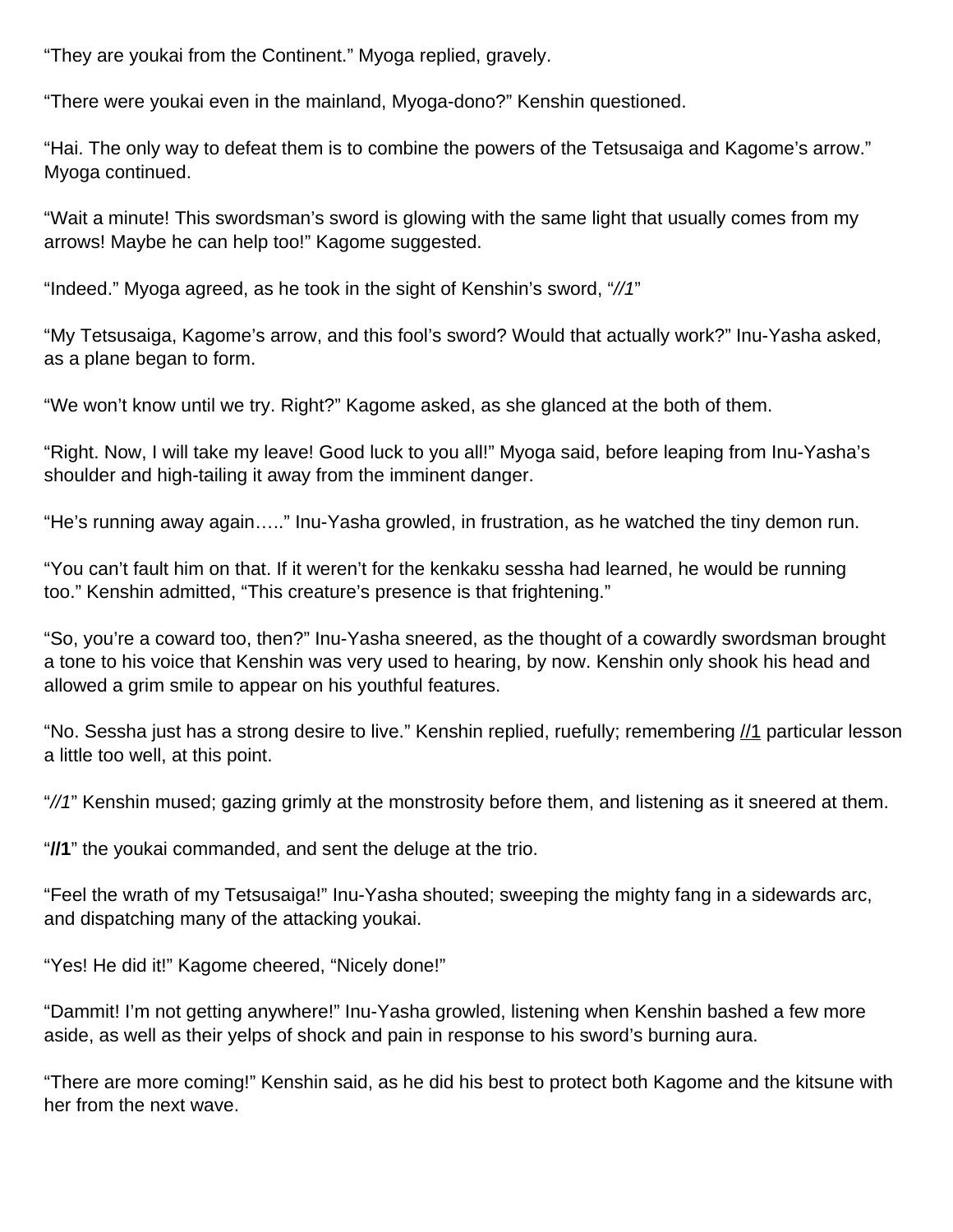"Here they come!" Kagome cried, as she desperately notched an arrow into her bow, and fired it. She was stopped from firing any more when a few of the youkai slipped through Kenshin's defenses, and swiped at them with their sharp claws.

"Grab onto my shoulders! Both of you! Quickly!" Kenshin urgently ordered, when he'd managed to knock the attacking youkai back away from them again. With no arguments, both Kagome and the kitsune did as they were told; gripping his gi tightly as he leaped as high as he could to avoid what appeared to be a giant boomerang as it screamed past.

"Hiraikotsu!" a young woman's voice shouted, strongly. To all of their relief, the cavalry had finally arrived!

"Sango!" Kagome said, glad to see that the other girl was all right, and that a nekomatta was with her.

"Miroku too!" the kitsune added, yet they both seemed surprised when three more men joined them on the branch Kenshin was landing on.

"Good to see that you're still in the land of the living, Kenshin." One of them said, with a hint of relief in his normally reckless eyes.

"You doubted it, Sano?" Kenshin asked, rhetorically.

"Nah. Not really. The yarou was doubting it, however." Sanosuke replied, as he turned and glared at Saito for added emphasis; not really surprised when the former Wolf of Mibu ignored it completely.

"Don't just stand there! Help me out, here!" Inu-Yasha snarled, impatiently.

"Right. Hang tough, man!" Sanosuke shouted, before he launched himself into the battle before him.

"That moron." Saito grumbled, with an irritated sigh, before he and Aoshi also unsheathed their blades and fought.

"Kazaana!" Miroku cried, as he unleashed his own power onto the horde; sucking in as many into the vortex as he could, before shouting, "Hurry and go! I'll take care of them!"

"Thanks, Houshi-sama! Good luck!" Sango encouraged.

"Please, do you best. Should any of you not live through this, I'll never forget you." Miroku said, in all seriousness, as his cursed hand swallowed the youkai whole; yet getting a deadpan look from Kagome, Sango, and Kenshin as a response.

"Not very encouraging…." Kenshin muttered, dryly.

"Yeah. Don't jinx us before we can even get started!" Kagome added, irritably.

"We're gonna win, ain't //1 obvious?!" Inu-Yasha snapped, with just as much annoyance in his voice as Kenshin and Kagome had shown.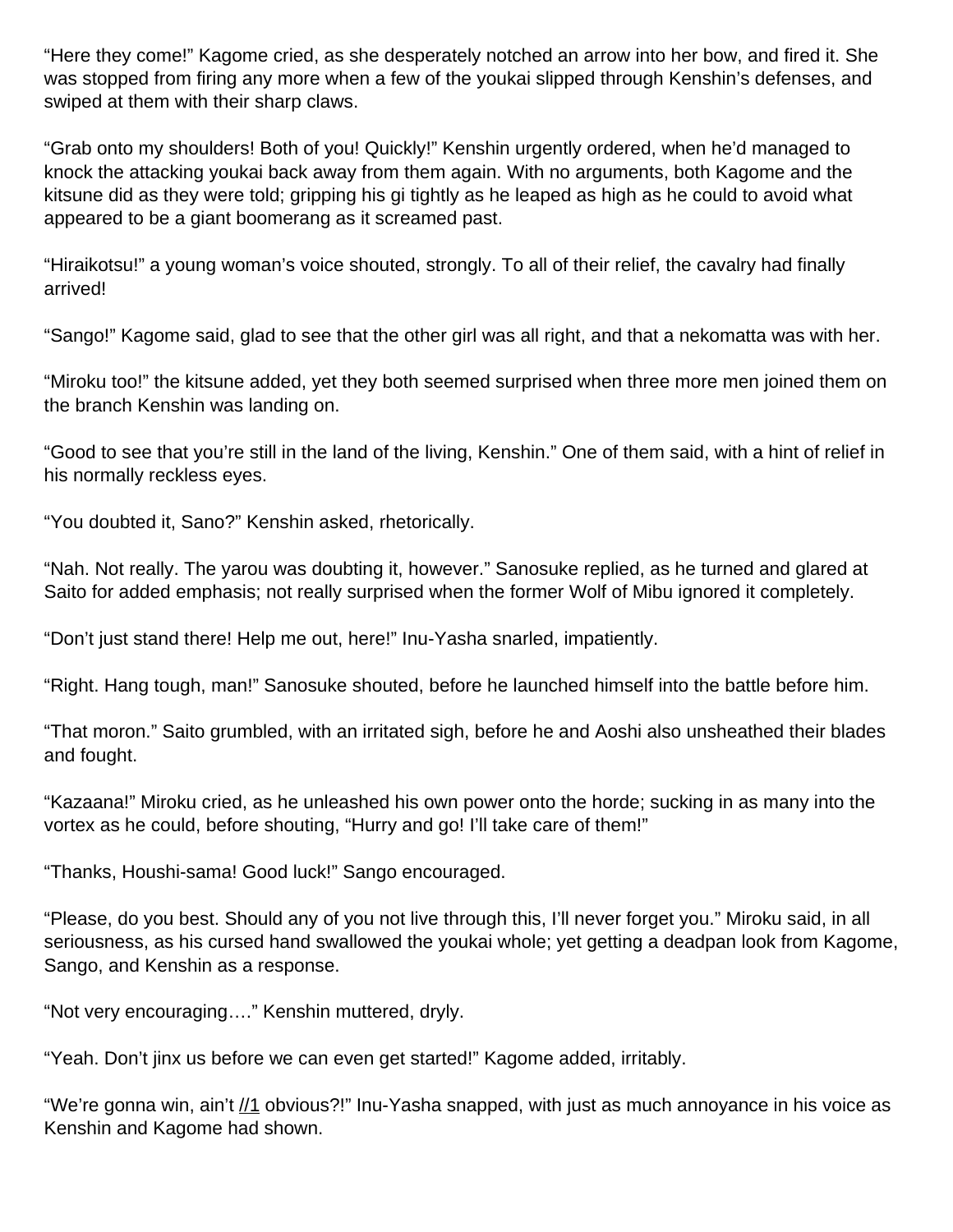"**//1**" the huge youkai asked, angrily.

"Feh…..Why're all mainlanders so full of it?" Sanosuke asked, with a snort of contempt at the youkai's words.

"Good question, Tori-atama." Saito muttered, reluctantly agreeing with the fight merchant on that sentiment.

"I'll  $\frac{1}{1}$  ya how it's done!" Inu-Yasha retorted, as he again charged into the fray.

"Inu-Yasha! Wait!" Kagome called, as she started to run after the hard-headed hanyou.

"Kagome-chan, be careful." Sango warned, as she got astride the nekomatta again, and prepared to take the fight to the youkai waiting in the air.

"I'll be fine! I'm with Inu-Yasha!" Kagome replied, confidently.

"And sessha is still willing to help, as well." Kenshin added, as he ran alongside her. This got an encouraged smile from the girl in response.

"Arigato….um….Kenshin-san….was it?" Kagome asked, remembering what the youngest of the trio had called the redhead when they had arrived.

"Aa." Kenshin replied; not realizing that, as he turned his head to momentarily look at the her, she'd spotted the scar on his left cheek, and that her eyes were widening in shock.

 $\frac{1}{1}$ .....//1…..//1….//1///1...." Kagome thought, as she then remembered what he had said to her and Inu-Yasha when they had entered the fight.

"//1" Kagome wondered, as they reached the spot where Inu-Yasha was fighting, just as the hanyou was knocked flat on his back again.

"Are you all right?" Kagome asked, when she had gotten to the hanyou's side, and when Kenshin took up a position in front of them.

"**//1**" Hyoga growled, in disgust, as he watched Inu-Yasha sit up, and as Kagome boldly stood alongside him.

"What's wrong with them being together?" Kenshin questioned, knowing full well what the pair faced, since he had seen some degree of the same thing, in his own time.

"**//1**" Hyoga snarled; his aura growing as he glared down at them.

"//1" Inu-Yasha thought, as he got to his feet and gripped the Tetsusaiga's hilt even tighter than before; watching as Kenshin did pretty much the same thing with his own sword, and knowing that the human swordsman was feeling the oppressive weight of Hyoga's aura, as well.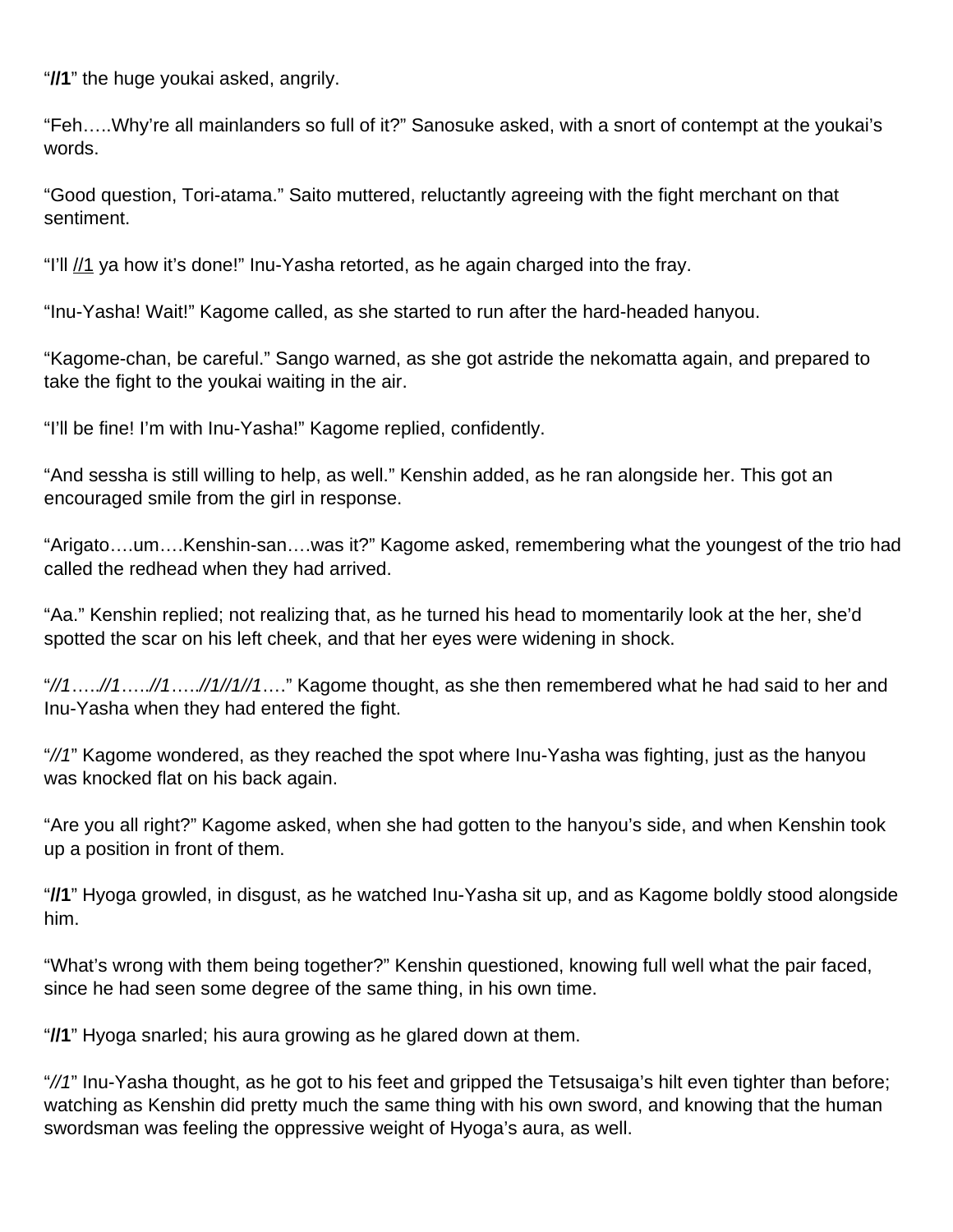"Kagome, shoot an arrow! Kenshin, follow my lead!" Inu-Yasha ordered.

"Right! Ready when you are!" Kenshin replied, as Inu-Yasha started running.

"//1" Kenshin thought, as he launched a Ryu Kan Sen at Hyoga's abdomen; slashing into the barrier surrounding the youkai with a flash of pure light. As he descended, he saw it when Kagome's arrow impacted as well; hitting the spot where his strike had landed, and opening it even further.

"There! The spot where the air collides! Kaze no Kizuu!" Inu-Yasha cried, as he swept a brightly glowing Tetsusaiga at the opening…..yet only managing slight damage, despite their combined efforts.

"I barely even scratched the surface! Damn!" Inu-Yasha snarled, before Hyoga sent his retaliation blazing at them.

"**//1**" Hyoga roared, before sending a powerful blast of youki at them.

"Kagome-dono! Run for it!" Kenshin yelped, as he picked up the startled teenager and leaped out of the way; his godlike speed just barely enough to keep them from being incinerated.

"Thanks, Kenshin-san!" Kagome gasped, when they had reached a different branch, and he'd set her down carefully on it.

"You all right, Kenshin?!" Sanosuke's voice shouted, from below them.

"Sessha is fine, Sano! Don't worry!" Kenshin reassured, as Inu-Yasha rejoined them on their branch.

"That thing's youki has become so powerful…." Aoshi said, as he gazed at the destruction the demonic energy had caused.

"We really got 'im good and mad, that time…..But we can win. I'll use the Bakuryuuha to send his own energy right back at him!" Inu-Yasha said, confidently, then gave them both a questioning look, "Think you two can time it so that after Kenshin's strike lands, Kagome's arrow will hit?"

"Sessha is willing to try anything, at this point, Inu-Yasha-kun." Kenshin muttered, tiredly.

"Good. Be ready to go at my signal." Inu-Yasha replied, when he'd gotten a nod from Kagome, as well.

"**//1**" Hyoga sneered, as he watched the humans below him regroup.

"You've got two legs and a heartbeat, so what's stoppin' you from coming to me?!" Inu-Yasha taunted, smartly.

"Inu-Yasha, Kenshin-san, his youki is centered around that mark on his forehead." Kagome said, when she'd noticed it.

"Think you can hit it?" Inu-Yasha asked.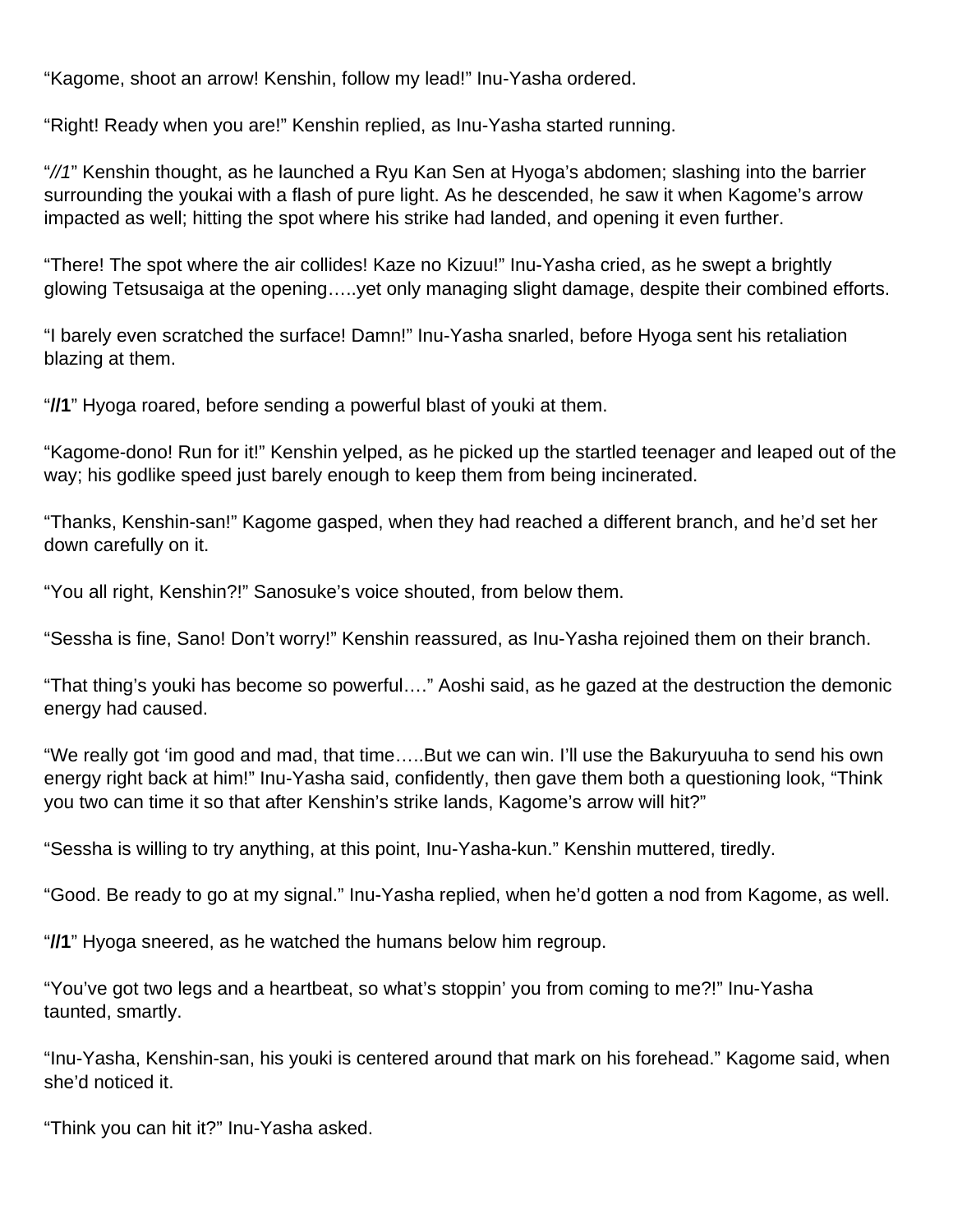"I'll try!" Kagome said, then nodded to Kenshin. It was now or never.

"//1…." Kenshin mused, as he sheathed his sakabatou, and prepared himself for Inu-Yasha's signal. With the sound of the arrow leaving Kagome's bow, Kenshin made his move; the beyond-godlike speed coming easily to him, in the face of the desperate situation they had before them.

"Hiten Mitsurugi Ryu Ougi! Amakakeru Ryu no Hirameki!" Kenshin cried, as he unleashed his sword-craft's final move…..only to watch as his blow, as well as Kagome's arrow, got knocked off course. Therefore, almost all were stunned by what even the deflected power did next; they struck and severed Hyoga's left wing!

"Great shot, jou-chan! That'll ground 'im for a while!" Sanosuke shouted, encouragingly; giving the teenaged girl a grin and a thumb's up to show his support.

"Thanks!.....I guess….." Kagome said, mumbling the last part since she wasn't very certain about the fighter's sincerity, at this point.

"**//1**" Hyoga snarled, then sent yet another blast at Kagome; this time knocking her off of the branch she was standing on.

"Kagome!" Inu-Yasha yelped, in horror when he saw her begin to fall.

"Kagome-dono!" Kenshin echoed, as he leaped to try and catch her; managing to curl himself around her in an effort to cushion the fall, yet finding himself surprised when he felt someone grab the both of them from midair!

"Wouldia look at this? I caught me a miko  $\frac{1}{1}$  a man! It seems I'm having some luck today!" a female voice cheerfully said; startling the both of them into looking up.

"Arashi-san!" Kagome said, pleased to see the one that now held them.

"Orororo?" Kenshin asked, bewildered by this turn of events. The woman that now held them had the same silver hair and amber, cat-slitted eyes as Inu-Yasha, yet had a single red stripe on both cheeks. Her armor was simple in design, and lacked any shoulder-guards, signaling that she was an archer, as well.

"Sesshomaru-nii sent me to help you out, since he's busy trying to keep the rest of Hyoga's forces from making landfall. Are you both all right, Kagome-chan?" Arashi asked, as some concern filtered into her golden eyes. Kagome nodded, then glanced at Kenshin.

"Sessha is just fine, thanks to you, Arashi-dono." Kenshin replied, with a smile.

"Good. Glad I'd made it in time, then." Arashi stated, with a relieved smile, then started her descent to where the two groups now stood.

"That was pretty damn reckless, Kenshin." Sanosuke growled, when they had gotten back down to the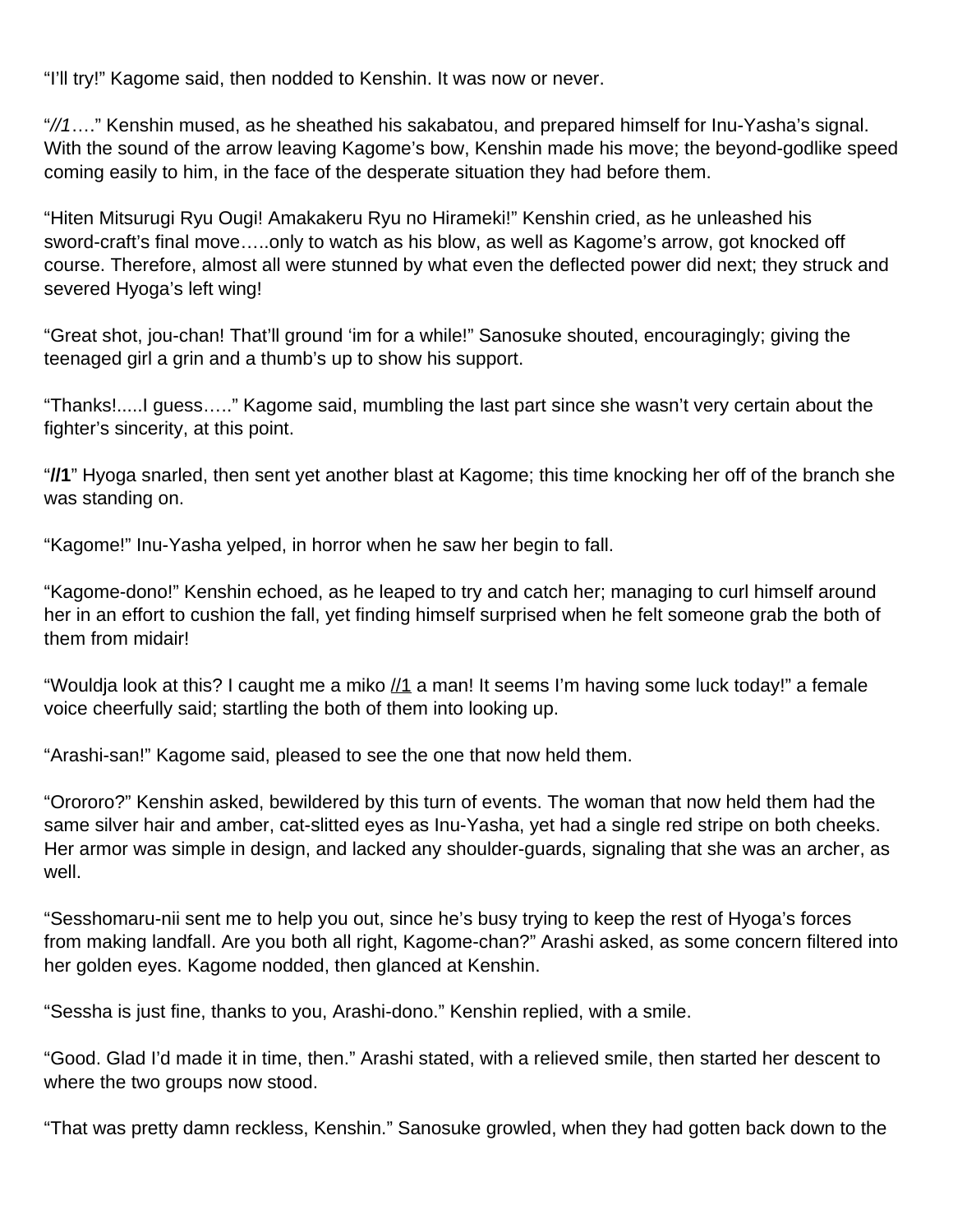ground again.

"Sessha knows, Sano…..yet sessha couldn't just stand aside and do nothing." Kenshin replied, with a slight smile; knowing beyond a shadow of a doubt that all three of his companions were inwardly agreeing with his master, at this point. All turned to look when Hyoga took one step towards them, angry enough now to come after them.

"Seems as though he's not going to wait for us to come to him, this time." Saito snarled, as he wiped what he could of the demon blood off of his sword, and prepared to start fighting again.

"Yeah….Kagome, aim for that mark again! Kenshin, use that same attack you'd used a while ago that'd helped sever his wing!" Inu-Yasha commanded, as he gripped the Tetsusaiga even tighter in his clawed hands.

"His aura's too strong! My arrow will never make it that far!" Kagome replied, uncertainly; jumping slightly when she felt Arashi place a hand on her shoulder, and turned to see her grin.

"Don't worry too much about that! Hit 'im with your best shot!" Arashi encouraged.

"Just be overconfident like usual and fire the arrow!" Inu-Yasha added.

"Like you're one to talk!" Kagome retorted, angrily.

"Oro….." Kenshin sighed, shaking his head as he listened to the argument, then saying, "We have no time for arguing, Inu-Yasha-kun, Kagome-dono."

 $\frac{4}{1}$ .....//1" Sanosuke thought, as he watched the trio from where he stood. It was all up to them, now.

"I'll use your combined strikes to relay my Bakuryuuha! Just trust me!" Inu-Yasha said; knowing that time was of the essence, and didn't want or need their uncertainties to get in the way.

"All right!" Kagome agreed, her determination rekindled by those words.

"//1" Kenshin mused, offering the both of them an agreeing nod to prove that he was ready.

"**//1**" Hyoga roared, as he prepared to hurl an even stronger attack at them; the marking on his brow glowing in an even brighter intensity than before.

"You can do it, Kagome!" Sango and Miroku both murmured.

"C'mon, jou-chan…..Don't let that monster's size intimidate you." Sanosuke added, "And Kenshin, put your all into this strike!"

"Don't blow it, Battousai." Saito grumbled, as he felt for his cigarettes and matches; scowling when he found that they were gone.

"GO!!" Kagome cried, as she loosed her arrow, and Kenshin moved from her side; swiftly and easily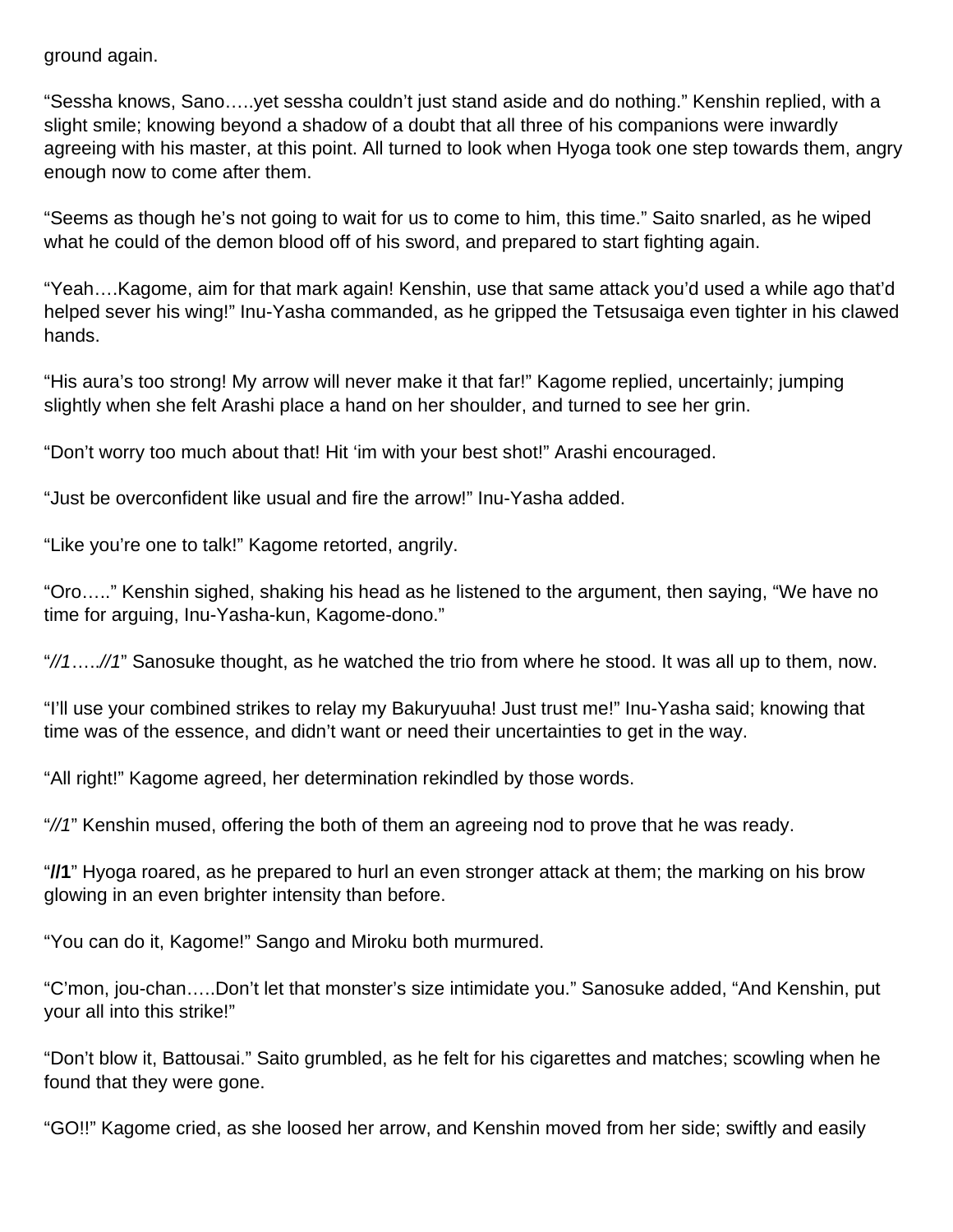matching the arrow's speed. With a blinding flash, Kagome's arrow struck Hyoga's barrier and Kenshin followed it in; intent on unleashing the ougi as soon as he was close enough.

"I'll show you, Hyoga! You mocked us, and now you're gonna feel our true power!" Inu-Yasha growled, as he adjusted his grip on the Tetsusaiga, and readied his own aura for the attack.

"Bakuryuuha!!"

"Amakakeru Ryu no Hirameki!"

The battle was decided, in moments.

………………………………………

The first thing he became aware of, was the fact that he could hear his own heart beating. At first, the sound was very weak, and then it started getting stronger. Soon, he was finding that he was shivering from an icy cold that was slowly but surely loosening its' grip from around him.

"Hiko-san?" a young woman's voice asked, the sound of it echoing slightly in his fogbound brain…..yet he was jolted somewhat into wakefulness when he realized how close the voice had come from. Slowly, he opened his eyes; finding to his shock and consternation that not only was Kaoru lying next to him, but so were Misao and Megumi, as well! Kaoru was on his right hand side, Megumi was on his left, and Misao was on top; all three of them sharing their body warmth with him.

"You three…..took a tremendous risk….." Hiko whispered, his words alone rousing Megumi and Misao from half-slumber.

"Hiko-san!" Misao yelped; getting off of his chest and smiling at him when she saw that he was awake.

"Daijobu, Hiko-san?" Kaoru asked, gently, as she sat up and brushed a hand against his brow; seeming relieved when she felt his skin warming back up again.

"I've felt better…..But trying to keep me warm by using that method was dangerous, at best…..You three were at risk for freezing, as well." Hiko murmured.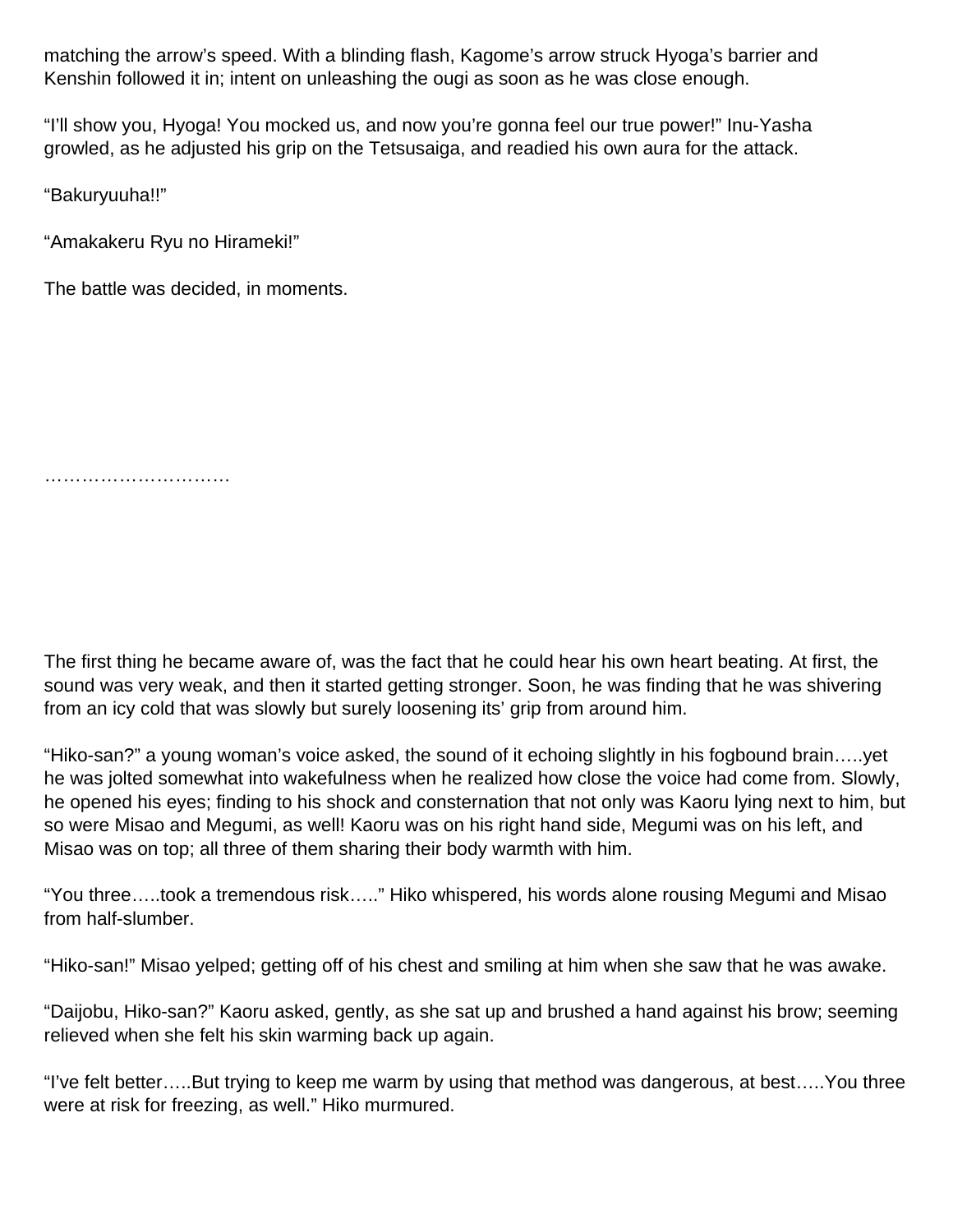"True…..And we were all starting to get cold there, after a while…..But nothing else was working. We couldn't just give up and let you die without trying everything!" Kaoru stated, even as a fervent blush appeared on her face, regardless.

"//1.....//1" Hiko wondered, with a slight sigh of exasperation.....yet couldn't stop the feeling of warmth that stole into him at the thought that they had risked it all to keep him from dying; so like another group he had known, so long ago……

"Hiko-san, do you think you can sit up? I'm pretty sure Yahiko has some soup warmed up, by now." Megumi finally said; breaking her unusual silence, at last.

"Feh, as long as I can have some sake to go along with it." Hiko retorted; smirking when he saw one of her eyebrows twitch in irritation, and heard the quiet laughter from Misao and Kaoru for his comment, as well.

………………………………

Kenshin watched from afar, as things slowly returned to normal within the Sengoku Era village; smiling when he heard Sanosuke and Inu-Yasha yelling at one another.

"Quite the lungs on those two, wouldn't you say?" the elderly miko asked, as she joined him in the sunshine.

"Aa. But sessha couldn't ask for a better comrade than Sano. Or Aoshi, for that matter." Kenshin said, inwardly chuckling when he saw Aoshi return from the clearing where the well waited; shaking his head in exasperation as he did so.

"Things are coming to a head, Aoshi?" Kenshin questioned.

"Unfortunately." Aoshi muttered; his eyes showing mild irritation as he looked back in the direction he'd come from. They all turned to look when they heard a baby begin crying within the hut behind them, and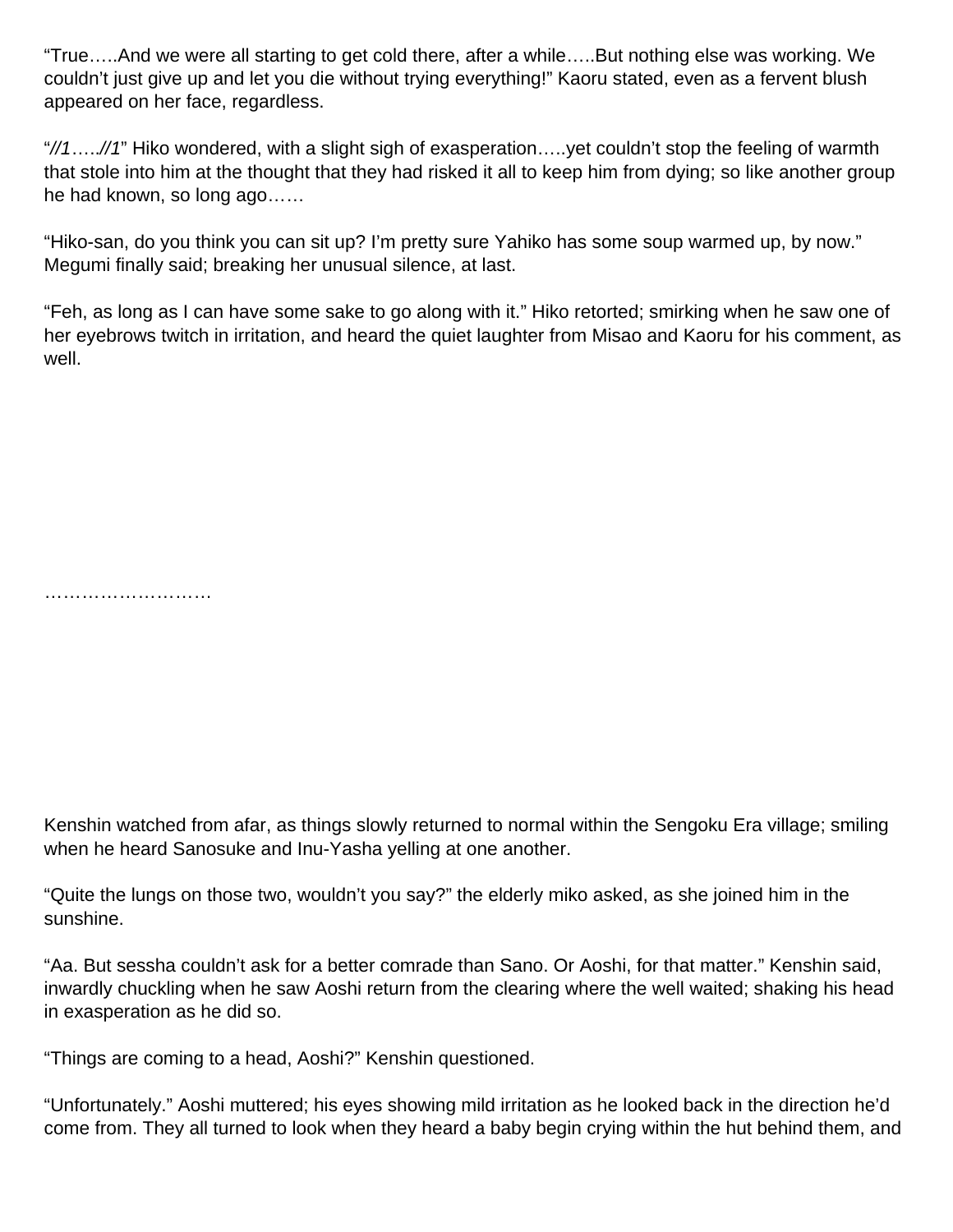when Arashi's voice softly spoke, and then began to sing a gentle lullaby in response.

"That's another thing that is strange about this…..While Inu-Yasha's strike slew Hyoga, the power of your Sakabatou Shinuchi and Higurashi-san's arrow rescued Menomaru. He can start his life over, thanks to that gift." Aoshi added, as he watched Arashi emerge from within the hut with the teal-haired baby in her arms.

"But how he uses the 'gift' is up to him. We can only hope, at this point, that we won't have to come back here again later to finish him off." Saito grumbled, from his perch on top of the hut. At this, he got an unreadable, yet fiercely protective, look from Arashi as an answer.

"He will be raised as my own, and, when the time comes, will be told of what had happened in that battle. What will decide his future, at this point, is how he is raised. And I will see to it that he becomes an honorable youkai, this time around." Arashi said, determinedly, as she gently brushed clawed fingertips across her adopted son's tiny brow; seeming surprised when Kenshin approached and did the same.

"Sessha wishes you and your mother all the best, Menomaru-kun." Kenshin said, softly; smiling when the baby's tiny eyebrows furrowed in response to the rougher feel of his sword-calloused fingers. Then he withdrew and gave the former Okashira and Wolf of Mibu a nod. It was time to go home. As they began to walk towards the well, they were again stopped by Kagome calling out to them.

"Hey! Wait a minute! I've gotta ask you something!" Kagome shouted, as she dashed over to them.

"What is your question, Kagome-dono?" Kenshin asked, curiously.

"Are you really…..? What I mean is, are you…..Himura Kenshin?" Kagome asked, in turn, then added, "And he's Saito Hajime?"

"Last time we checked, kid. Why?" Saito questioned; feigning irritation, even though he was curious as to what had brought this on.

"W-well….It was just a big surprise to see you guys here, that's all. I just never thought that anyone else from another time could come through the Bone-Eater's Well." Kagome stated, competently.

"Time isn't what you think it is. It isn't solid or streamlined, and paradoxes can happen all the time. At least…..that is what I have learned, from my own personal experience." Saito murmured, almost distractedly; ignoring Kenshin's surprised expression at his knowledge on the subject.

"I guess so. But on another note, can I ask you guys for one little favor before you go?" Kagome questioned, as a pleading look appeared on her childish face. Feeling dread creep up on him as he saw that look emerge, Kenshin nodded.

"Can I have your autographs?!" Kagome asked, with a smile, as she pulled a small notebook from nowhere, and held it out to Kenshin and Saito. In response to this, Kenshin fell flat on his face, while Saito's expression went utterly deadpan.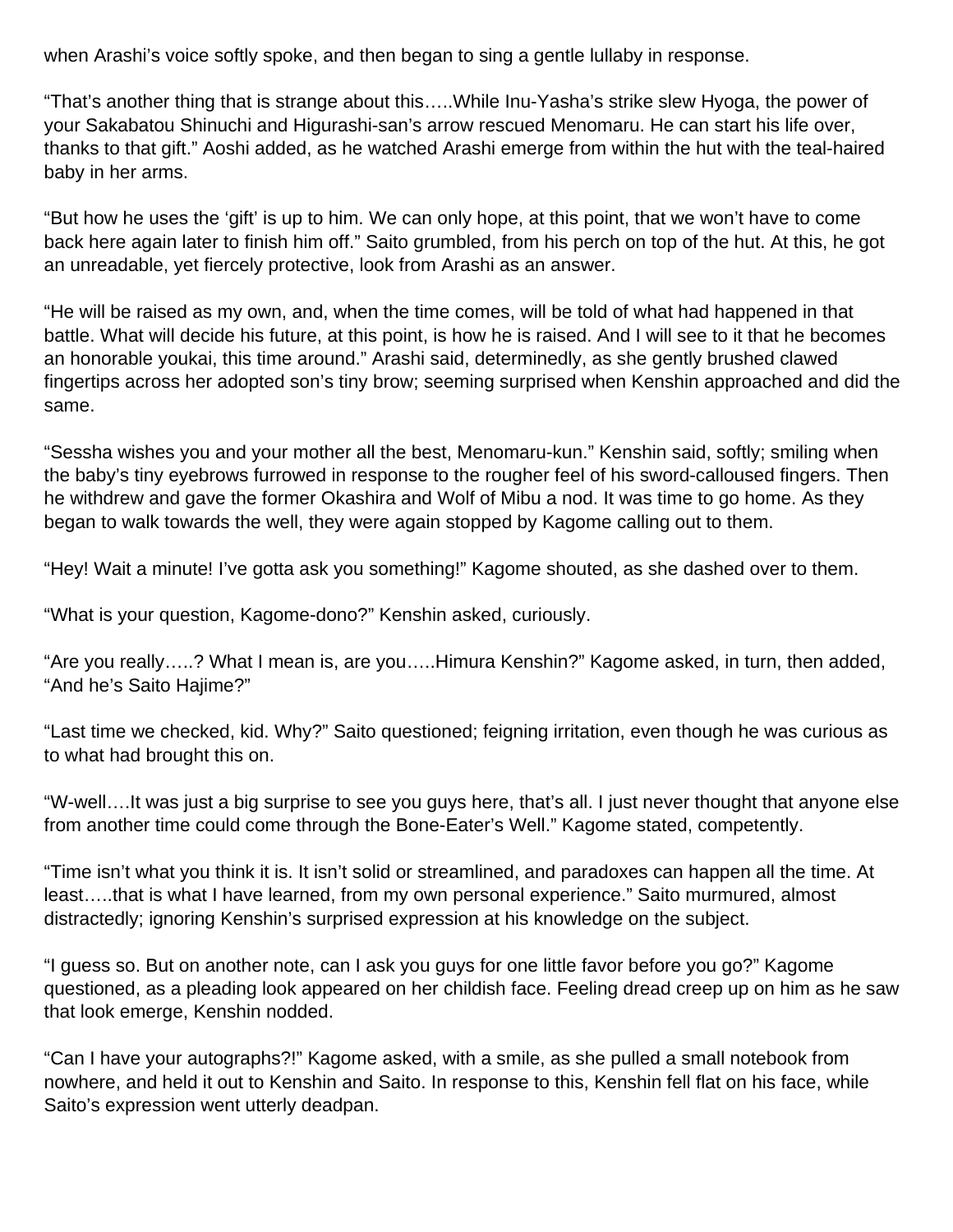"Ororororororo……." Kenshin mumbled, even though his face was partially buried in the soil near Saito's feet.

"For once, Battousai, I couldn't have said it better, myself." Saito muttered, as he reluctantly took the proffered notebook and pen from the teenaged girl, and started writing his own name in it (albeit with some difficulty, since he wasn't used to the kind of pen Kagome had lent to him to write with).

………………………………………

"Tou-san! What're you lookin' at?" a child's voice asks, as she approaches what appears to be a white-mantled warrior. With a calm smile, the man turns, picks her up, and continues looking in the same direction he'd been looking in. The same direction where Hyoga's Go-Shinboku had once been.

"Just enjoying the view, Kaoru-chan. That is all." The warrior replies, gently, as he held his daughter close, so she can hear his heartbeat. He smiles when he senses her confusion, and when she looks up at him with a puzzled look in her sapphire eyes.

"But I don't see anything different, Tou-san. Just a buncha trees….." Kaoru said, confusedly. This got warm laughter from her father for that.

"Hiko-sama? Is Kaoru-chan out there with you?" a woman's voice asks, as it's' owner emerges from one of the ornate buildings behind him.

"Hai. We'll be inside in just a moment, Natsu." Hiko replied, as he turned and gave his wife the same calm smile he'd just given his daughter. As he started to follow his wife back indoors, he could only inwardly wonder if what he'd felt when Hyoga had disappeared had been true.

"…..//1" Hiko wondered, then shrugged. He had enough to worry about, without that adding an extra burden…..as he was soon to find out, in short order……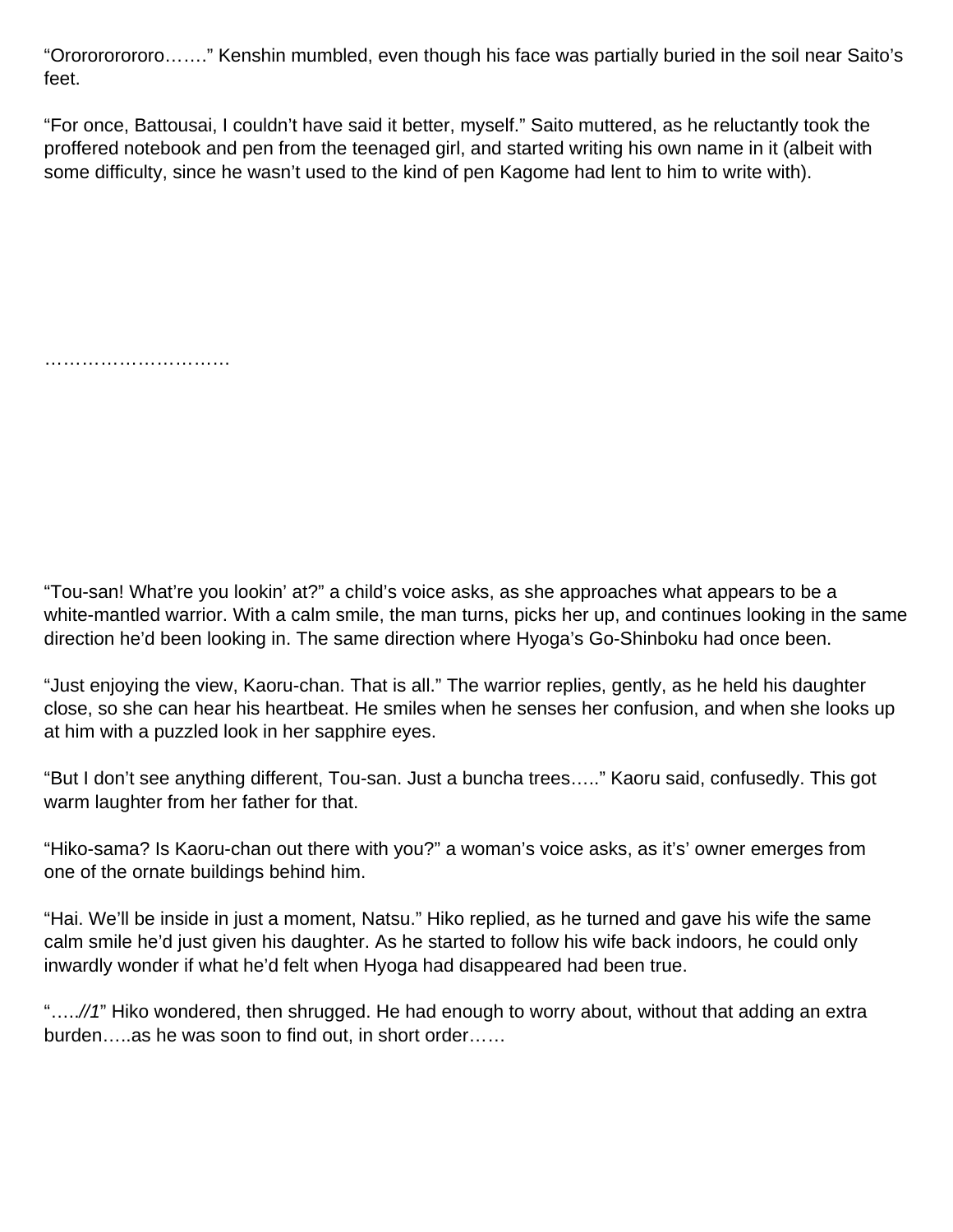…………………………………………

Kenshin released the breath he didn't even know he'd been holding, when he finally emerged from the Bone-Eater's Well, and the well house it was being sheltered by, and found himself back in Meiji Era Japan.

"Well, at least  $\frac{1}{1}$  nightmare is over!" Sanosuke muttered, in relief, as he stretched to relieve the tension in his muscles.

"Aa. Sessha agrees wholeheartedly with you on that, Sano." Kenshin stated, then added, "Let's get back to the dojo." With no more words said between them, three of them hurriedly made their way back (while Saito simply walked away in the opposite direction, fully intent on getting home to his wife, first and foremost). And the sight that greeted them when they arrived filled Kenshin even further with relief. Hiko was standing on the dojo's porch, waiting for them. And, as Kenshin got closer, he could see an odd look of realization appear in the older man's eyes, before the Thirteenth master sighed and shook his head.

"Shishou? Daijobu ka?" Kenshin asked, quietly.

"I'm fine, Baka Deshi." Hiko replied, in his usual tone….yet, as he moved aside to let Kenshin get past him, he quietly (and even proudly) added, "You did well." Startled by this, Kenshin turned to give the gruff swordmaster a shocked look, yet only got a mildly irritated one in answer to it.

"Go inside, you three. The Kitsune-onna, Tanuki, and Itachi are waiting for you." Hiko commanded, motioning towards the door as he did so.

"Will do." Sanosuke replied, then added, "I can smell the Kitsune's ohagi from here!"

"Aren't you coming inside as well, Shishou?" Kenshin asked, as he opened the door and glanced back at the white-mantled warrior; not seeming in the least bit surprised when Hiko didn't answer him. and yet, after he heard the trio go back inside, and was certain that they were out of earshot, he called out to someone that waited close by.